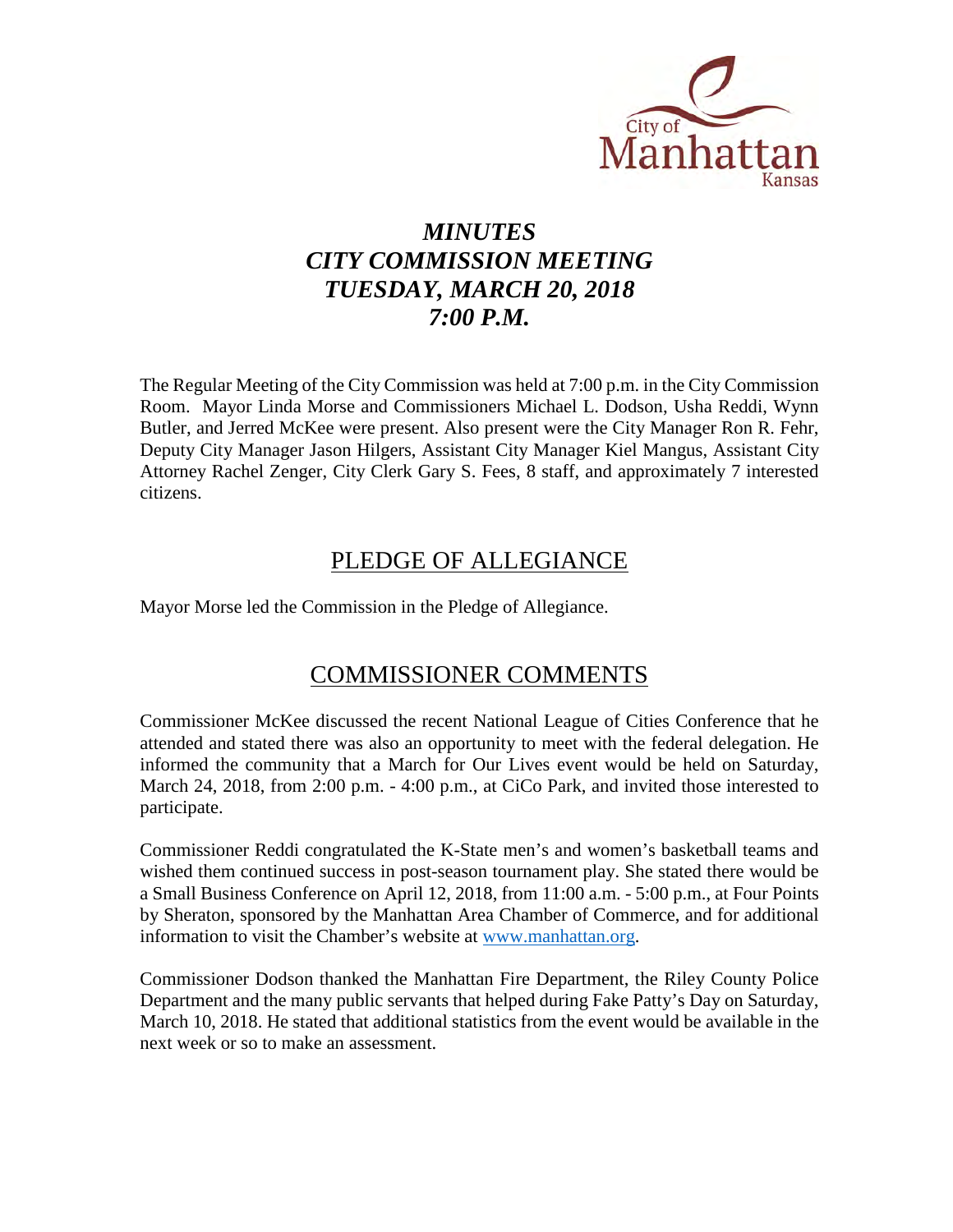# COMMISSIONER COMMENTS *(CONTINUED)*

Mayor Morse stated that she attended the command center for Fake Patty's Day in City Park on Saturday, March 10, 2018, and also attended and enjoyed the St. Patrick's Day Parade on Saturday, March 17, 2018. She extended congratulations to Lacy Pitts and Jordon Kiehl who were elected to the Kansas State University Student Body as president and vice president. She informed the community that there would be a Fair Housing Seminar on April 19, 2018, from 8:00 a.m. - 12:15 p.m., at the Headquarters Fire Station at 2000 Denison Avenue, and encouraged those interested to register on the City's website. She stated that there would be a Flint Hills Regional Conference on May 16, 2018, at the Manhattan Conference Center and encouraged those interested to save the date and register online with the Manhattan Area Chamber of Commerce.

# CONSENT AGENDA

(\* denotes those items discussed)

#### **MINUTES**

The Commission approved the minutes of the Regular City Commission Meeting held Tuesday, March 6, 2018.

#### **CLAIMS REGISTER NOS. 2876 and 2877**

The Commission approved Claims Register Nos. 2876 and 2877 authorizing and approving the payment of claims from February 28, 2018 - March 13, 2018, in the amounts of \$154,069.47 and \$4,008,072.92, respectively.

#### **LICENSE**

The Commission approved a Tree Maintenance License for the calendar year 2018 for Done Right LLC, PO Box 91, Riley, Kansas, and Wildcat Tree Service, 3761 Cumberland Road.

### **ORDINANCE NO. 7347 – AMEND LOT 1, DOWNTOWN ENTERTAINMENT DISTRICT, UNIT TWO, PLANNED UNIT DEVELOPMENT**

The Commission approved Ordinance No. 7347 amending Ordinance No. 6804 and the Final Development Plan of Lot 1, Downtown Entertainment District, Unit Two, Planned Unit Development, generally located on the northeast corner of Colorado Street and South 4<sup>th</sup> Street, based on the findings in the Staff Report *(See Attachment*) *No. 1)* with three conditions of approval, and the recommendation of the Manhattan Urban Area Planning Board Planning Board.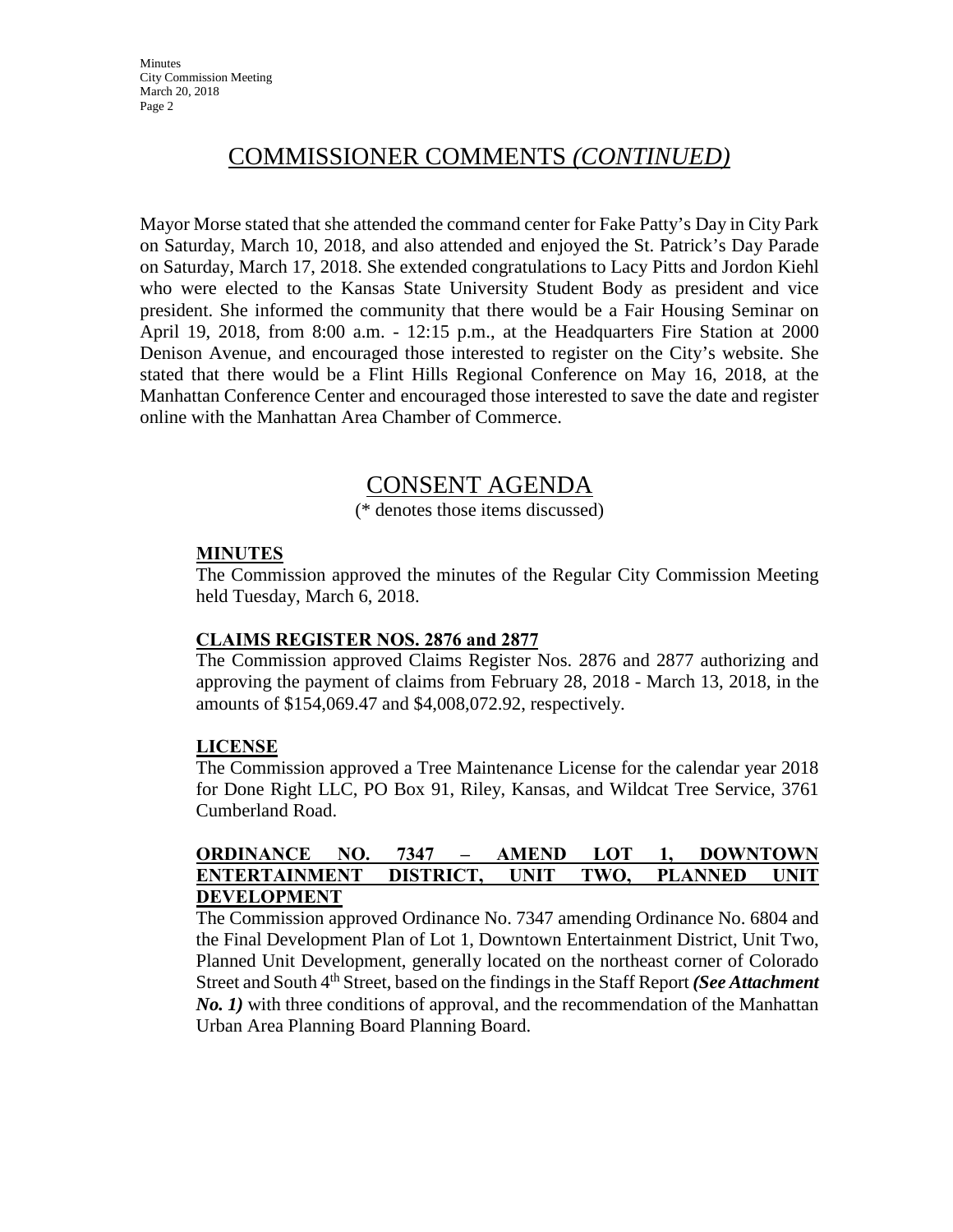# CONSENT AGENDA *(CONTINUED)*

## **FIRST READING – ANNEX – HERITAGE SQUARE NORTH, UNIT TWO, RIVER TRACT**

The Commission approved first reading of an ordinance annexing the River Tract, Heritage Square North, Unit Two, an 8.45 acre tract of land, generally located to the north of U.S. Highway 24, based on conformance with the Manhattan Urban Area Comprehensive Plan, the Growth Vision, and the Capital Improvements Program, and based on the recommendation of the Planning Board.

# **FIRST READING - REZONE - HERITAGE SQUARE NORTH, UNIT TWO, RIVER TRACT**

The Commission approved first reading of an ordinance rezoning the River Tract, Heritage Square North, Unit Two, an 8.45 acre tract of land, generally located to the north of U.S. Highway from Pottawatomie County CH, Highway Commercial District, to C-5, Highway Service Commercial District, based on the findings in the Staff Report *(See Attachment No. 2)*, and the recommendation of the Manhattan Urban Area Planning Board Planning Board.

# **CONTRACT AMENDMENT NO. 1 – WASTEWATER TREATMENT PLANT MECHANICAL, ELECTRICAL, AND PLUMBING SYSTEM IMPROVEMENTS (SS1712, CIP #WW179E)**

The Commission authorized the Mayor and City Clerk to execute Contract Amendment No. 1 with HDR Engineering, Inc., of Olathe, Kansas, in an amount not to exceed \$179,836.00, for professional services for the Wastewater Treatment Plant Mechanical, Electrical and Plumbing System Improvements Project (SS1712, CIP #WW179E).

# **\* AWARD CONTRACT – DOUGLASS COMMUNITY CENTER, PHASE 2, IMPROVEMENTS (CD1717)**

Eddie Eastes, Director of Parks and Recreation, responded to questions from the Commission regarding the project and savings that will be achieved by using a different style of flooring, by not moving the existing hearing/ventilation/air conditioning (HVAC) unit, and by utilizing City staff to perform some of the items.

The Commission accepted the Engineer's Opinion of Probable Cost of \$136,316.18 for the base bid, \$2,839.20 for Alternate No. 1 (fence around the exterior HVAC unit), and \$3,045.00 for Alternate No. 2 (painting the basement); rejected the bids; and awarded and authorized the Mayor and City Clerk to execute a negotiated construction contract with RM Baril General Contractors, Inc., of Manhattan, Kansas, in an amount not to exceed \$146,148.18 (base bid only) for the Douglass Community Center, Phase 2, Improvements Project (CD1717).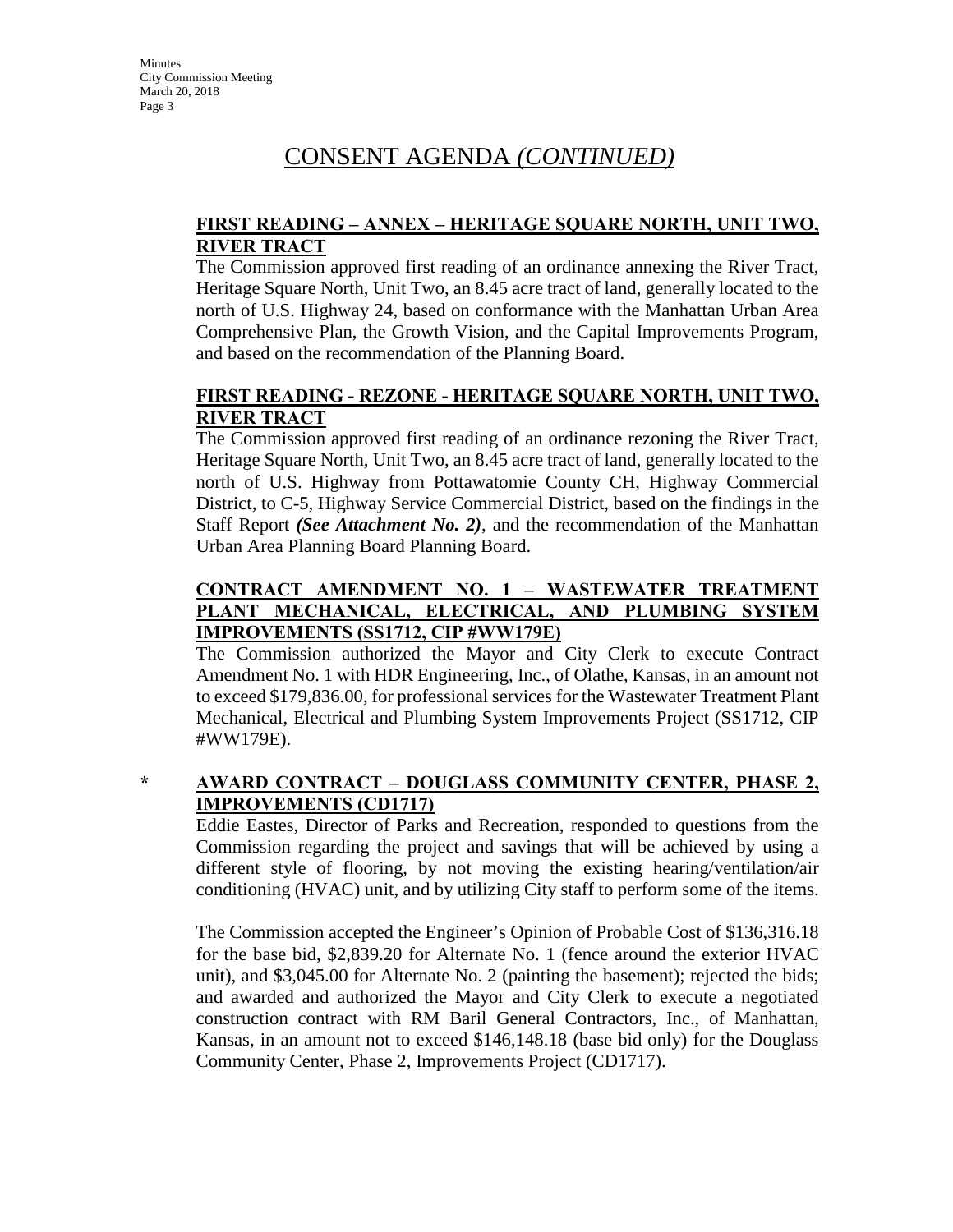# CONSENT AGENDA *(CONTINUED)*

# **DEVELOPMENT AGREEMENT – FIRST CHRISTIAN CHURCH STREET (ST1713), SANITARY SEWER (SS1719), AND WATER (WA1714) IMPROVEMENTS**

The Commission authorized the Mayor and City Clerk to execute an Agreement for Construction of Public Infrastructure by the Developer, First Christian Church, Inc., of Manhattan, Kansas, for the First Christian Church Public Street (ST1713), Sanitary Sewer (SS1719) and Water Improvements (WA1714) Project.

#### **\* AMENDMENT NO. 4 – MOWING SERVICES**

Eddie Eastes, Director of Parks and Recreation, responded to questions from the Commission regarding the potential to maintain some of the Kansas Department of Transportation (KDOT) right-of-way areas. He provided additional information and stated that he would follow-up with the contract mower and find out an approximate cost.

The Commission authorized the Mayor and City Clerk to execute mowing services contract extension Amendment No. 4 in the amount of \$37,925.00 with Little Apple Lawn and Landscape, of Manhattan, Kansas, for the 2018 mowing season, to terminate on October 31, 2018.

#### **PURCHASE – 2018 COMPACT TRACK LOADER (CIP #SW089E)**

The Commission authorized the purchase of a 2018 Compact Track Loader (CIP# SW089E) from White Star Machinery, of Manhattan, Kansas, in the amount of \$60,709.09, to be paid from the Stormwater Fund.

# **PURCHASE – 2018 SEASON - SWIMMING POOL CHEMICALS**

The Commission authorized City Administration to purchase muriatic acid for the amount of \$0.25 per pound, sodium bicarbonate for the amount of \$0.26 per pound, calcium chloride for the amount of \$0.25 per pound, sodium thiosulfate for the amount of \$0.80 per pound, and sodium hypochlorite for the amount of \$1.40 per gallon for treatment of the City pools for the 2018 season from Edwards Chemicals, Inc., of Elwood, Kansas, to be paid from the Parks and Recreation Swimming Pool Division Operation Budget General Fund.

# **BOARD APPOINTMENT**

The Commission approved appointment by Mayor Morse of Marcia Hornung to the Social Services Advisory Board.

Mayor Morse opened the public comments.

Hearing no comments, Mayor Morse closed the public comments.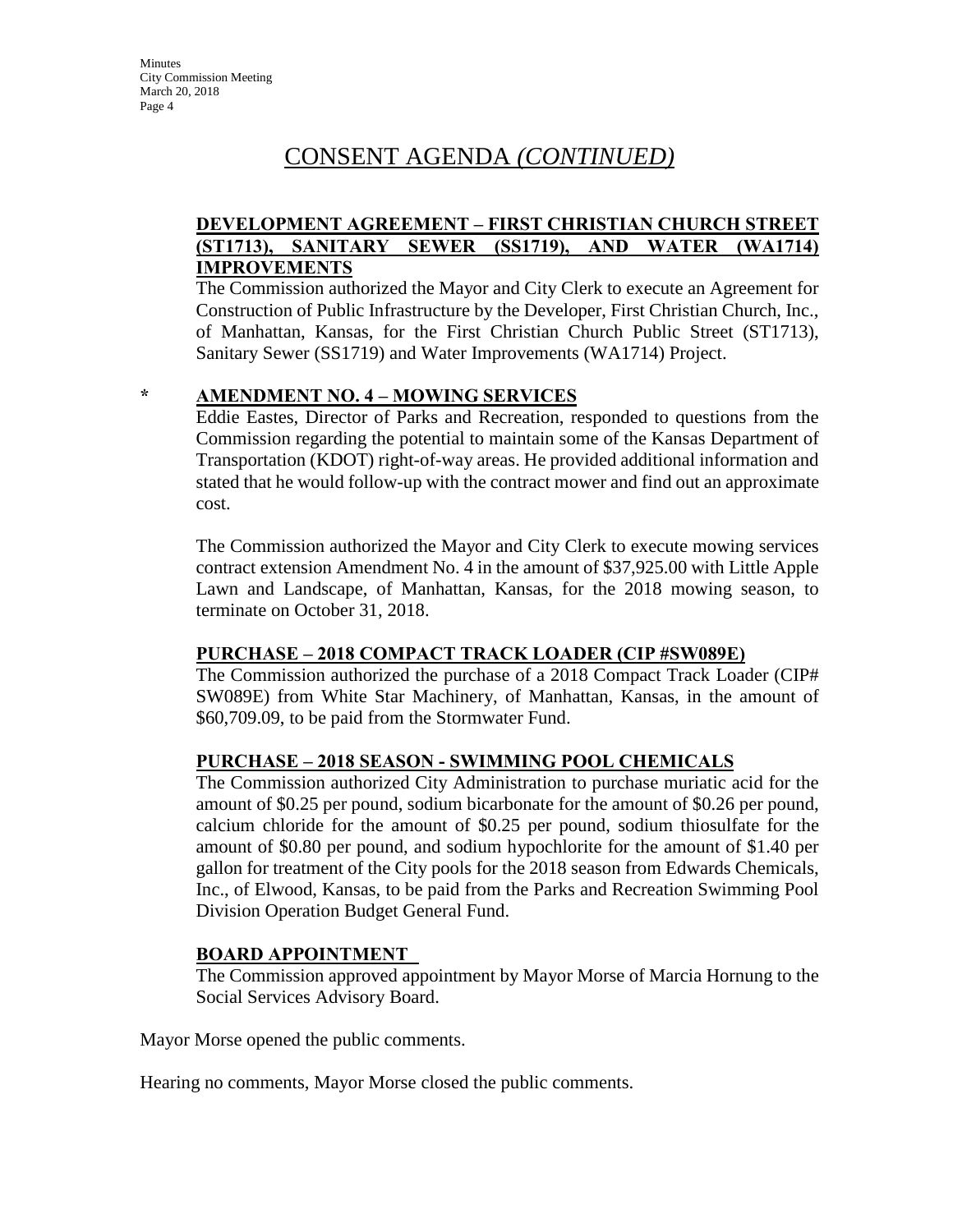# CONSENT AGENDA *(CONTINUED)*

After discussion, Commissioner Dodson moved to approve the consent agenda. Commissioner McKee seconded the motion. On a roll call vote, motion carried 5-0.

# GENERAL AGENDA

# **DISCUSSION - PET LICENSES**

Kiel Mangus, Assistant City Manager, presented an overview of the item. He provided background information, presented pet licensing numbers and license fees, discussed recent changes and enforcement measures, highlighted draft ordinance discussion points, provided comparable Kansas cities and pet license fees, reviewed the Animal Shelter budget for 2018, and discussed proposed licensing process changes and fees. He asked for feedback from the Commission and stated City Administration would bring back the ordinance to the Commission based on direction received.

After comments from the Commission, Kiel Mangus, Assistant City Manager, responded to questions from the Commission regarding the license notification process, issuing warning letters, achieving compliance for pet owners to license their animals, and licensing fees.

Ron Fehr, City Manager, responded to questions from the Commission regarding licensing of pets and facilities at Fort Riley.

Kiel Mangus, Assistant City Manager, provided additional information on the item. He responded to questions from the Commission regarding feedback received from the veterinarians and electronic chip readers for pets.

Mayor Morse stated there has to be some accountability with pet licensing and she did not want this to go unregulated. She voiced support to work with the local veterinarians, to issue citations in order to achieve a higher level of compliance, and to increase licensing fees.

Commissioner Butler stated that he has been championing this item and discussed the budget at the Animal Shelter. He wanted to increase the current level of only nine (9) percent of the pets in Manhattan being licensed. He voiced support to provide the veterinarians the option to license animals at their clinic and remit revenue to the City and the clinic would keep a portion of each license fee processed from their clinic. He discussed increases proposed to the licensing fees and was in support of the recommendation, especially, for unspayed and unneutered animals. He also wanted to revisit and reduce the minimum fines proposed for non-compliance for first, second and third offenses.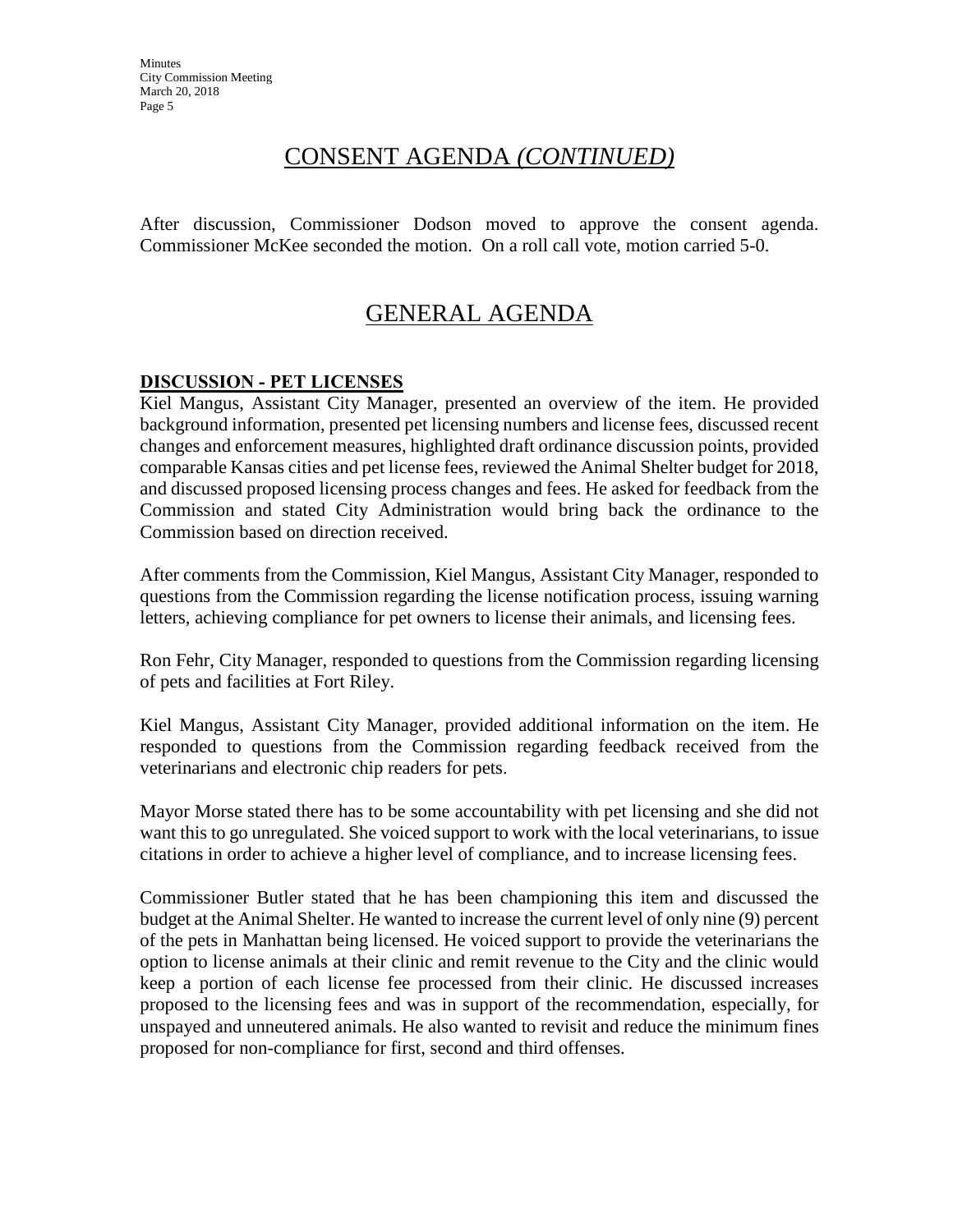# GENERAL AGENDA *(CONTINUED)*

# **DISCUSSION - PET LICENSES** *(CONTINUED)*

Eddie Eastes, Director of Parks and Recreation, responded to questions from the Commission regarding the number of pets allowed and licensing fees.

Commissioner Reddi stated that she was not in support of increasing licensing fees. She wanted to enforce pet licensing appropriately, but stated she did not want to put the onus on the veterinarians and that this should be a responsibility of the City. She discussed consideration to waive licensing fees for pet owners with service dogs.

Commissioner Dodson stated that state and federal laws require rabies shots, and that society does put the onus on others. He stated a software program could be set-up to send a reminder to the owner that his or her pet license is due. He said the nexus is in the veterinarian office or at the Animal Shelter.

Eddie Eastes, Director of Parks and Recreation, provided additional information on the process at the Animal Shelter.

Commissioner McKee asked what software program the City was using and stated that part of the problem appears to be enforcement as well as education. He voiced support for additional education versus stronger enforcement. He stated he did not want veterinarians having the option to opt out of licensing animals at their clinics and asked how many veterinarians were willing to participate.

Mayor Morse opened the public comments.

Dr. John Lyons, Candlewood Veterinary Clinic, informed the Commission that he has confidentiality rules he has to follow like any physician and voiced concern that he could lose his license for releasing confidential information. He provided additional information on confidentiality consideration for his clients and expressed concerns with the proposed ordinance. He encouraged the Commission to focus on the dog parks and pet shops that do not have a legal obligation to share information to increase the number of pets being licensed in Manhattan. He stated the veterinarians should not solve the problems with licensing, but the Animal Shelter staff should be the ones to do this. He explained the purpose of microchips, the cost for microchips, and stated that pet owners need to update the information when they move from one area to another.

Commissioner Dodson stated the cost of a pet license pales in comparison to the annual food cost for a pet. He suggested that pet groomers and dog parks have merit to look at. He asked about the legislation regarding confidentiality and asked what was the ethical problem in releasing data on a pet to the City.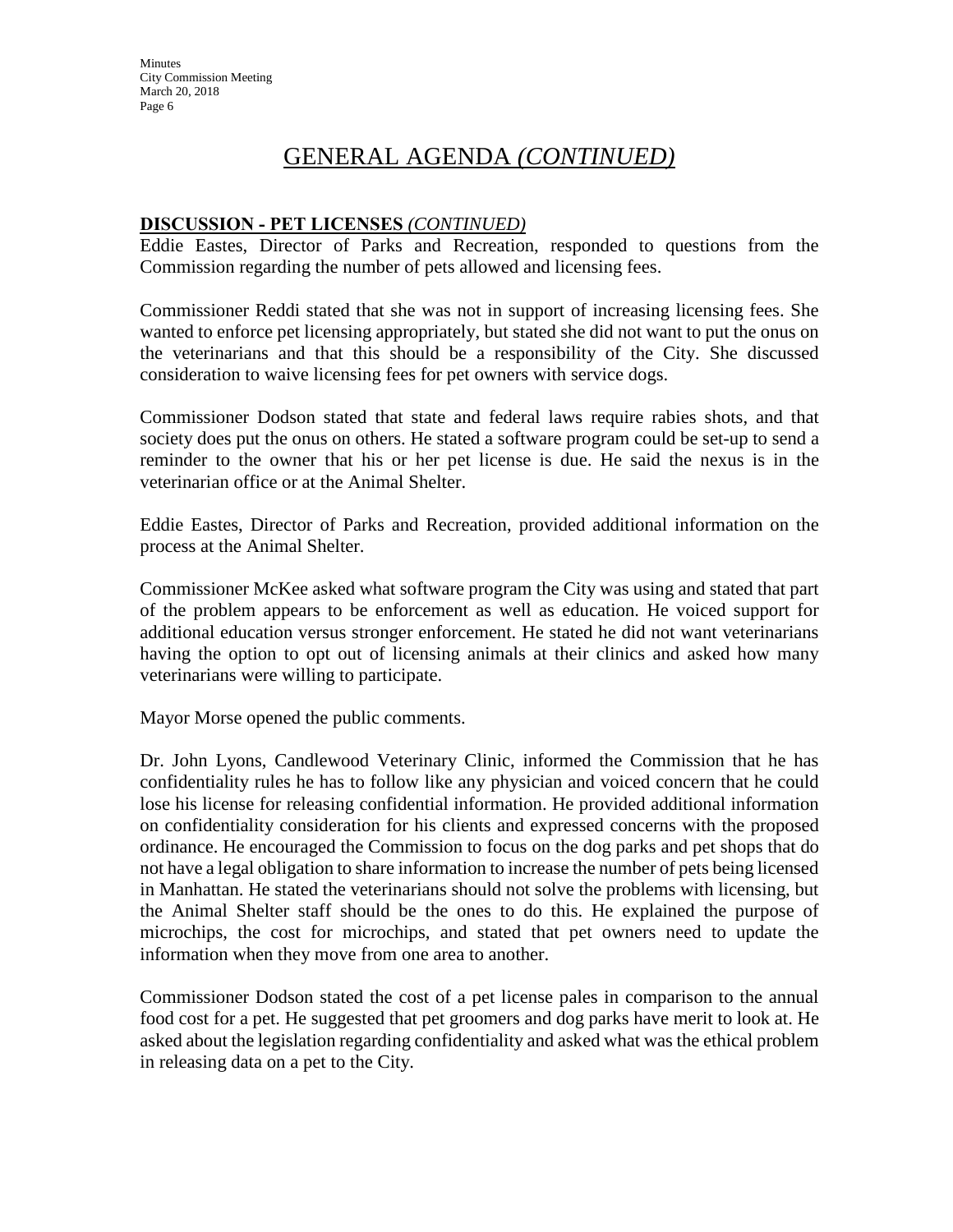# GENERAL AGENDA *(CONTINUED)*

# **DISCUSSION - PET LICENSES** *(CONTINUED)*

Dr. John Lyons, Candlewood Veterinary Clinic, responded to questions from the Commission regarding legislation and confidentiality of client information.

Kiel Mangus, Assistant City Manager, provided additional information on concerns expressed regarding client confidentiality to the City from veterinarians.

Dr. John Lyons, Candlewood Veterinary Clinic, informed the Commission that he could lose his license for releasing confidential information. He then responded to questions from the Commission regarding the American Veterinary Medical Association and stated that most of his colleagues in Wichita do not comply because they do not believe it is right to share client information. He then responded to questions from the Commission regarding the American Veterinary Medical Association and compliance considerations.

Commissioner Butler stated that he understood the concerns expressed from the veterinarians, which is why he supports the option for veterinarians to have the client pay for a license there or send them to the City for a license. However, he stated that he did not see the ethical issues in providing information from the veterinarians to the City.

Dr. John Lyons, Candlewood Veterinary Clinic, informed the Commission that this would be a burden to him and stated the City needs to do more with licensing of animals. He reiterated his concerns in providing confidential client information and then responded to questions from the Commission.

Hearing no other comments, Mayor Morse closed the public comments.

Kiel Mangus, Assistant City Manager, provided additional information on the item and comments received from veterinarians. He informed the Commission that City staff could provide legal clarification and further discuss the topic with the veterinarians.

Ron Fehr, City Manager, responded to questions from the Commission regarding fee increases for unspayed and unneutered pets.

Commissioner Reddi stated that she wanted to see the licensing fees remain at the same level and was not in favor of increasing the fees. She said the priority is to ensure that pets have their rabies and vaccinations as a safety measure. She stated that she understood the concerns regarding private information. She also voiced support for notification letters versus issuing citations if a pet owner did not meet the licensing deadline.

After further discussion and comments from the Commission, Kiel Mangus, Assistant City Manager, responded to additional questions.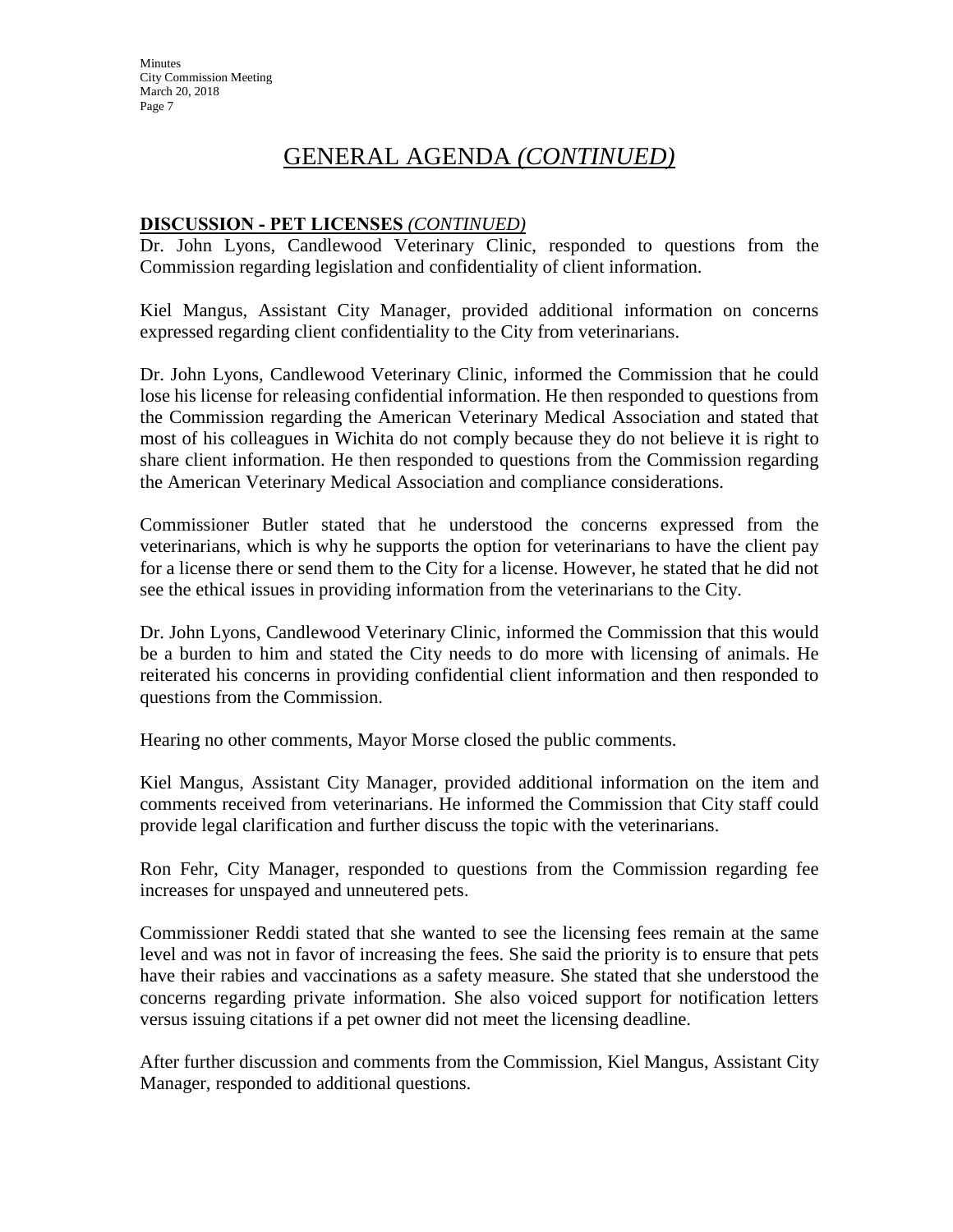# **GENERAL AGENDA (CONTINUED)**

#### **DISCUSSION - PET LICENSES (CONTINUED)**

As this was a discussion item, the Commission took no formal action.

#### QUARTERLY UPDATE - MANHATTAN REGIONAL AIRPORT

Jesse Romo, Airport Director, presented an overview of the item. He highlighted the first quarter activities including the snow and ice events at the Airport, provided an update on the Airport parking design and pylon sign, and updated the Commission on the Transportation Security Administration (TSA) Terminal office space project. He then responded to questions from the Commission regarding the office space at the Terminal and the request from TSA to utilize the space.

After comments from the Commission, Jesse Romo, Airport Director, informed the Commission that there is a new Aircraft Rescue and Fire Fighting (ARFF) truck at Fire Station 4, discussed a future planning study for the Airport runway, and outlined a potential schedule. He highlighted air service enplanements and stated that 2017 was the best year ever with 66,206 enplanements at Manhattan Regional Airport. He provided a map of the air service catchment area; highlighted air service passenger retention; discussed fare comparisons with ICT (Wichita Dwight D. Eisenhower National Airport), MCI (Kansas City International Airport), and MHK (Manhattan Regional Airport); and presented information on capacity and load factors for MHK. He then responded to questions from the Commission regarding load factors, considerations and planning phases for the runway, and discussed variables for delayed and cancelled flights.

Mayor Morse opened the public comments.

Hearing no comments, Mayor Morse closed the public comments.

As this was a discussion item, the Commission took no formal action.

#### **ADJOURNMENT**

At 8:50 p.m., the Commission adjourned.

Fees, MMC, City Clerk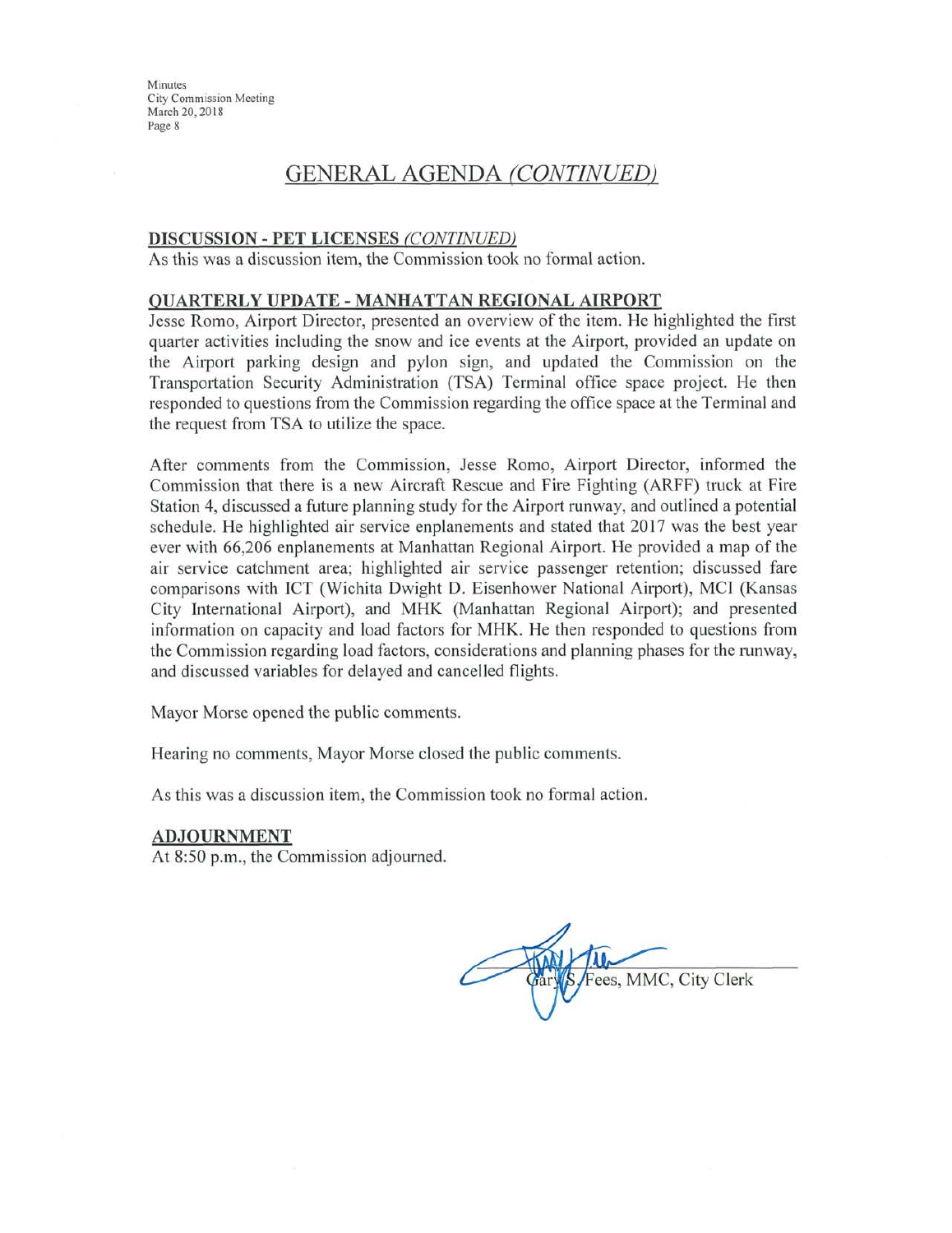

Community Development

# **PUD AMENDMENT AND FINAL DEVELOPMENT PLAN**

| <b>Hearing Date:</b>                      | February 19, 2018                                                                                                                                                                                         |
|-------------------------------------------|-----------------------------------------------------------------------------------------------------------------------------------------------------------------------------------------------------------|
| Re:                                       | Amend Ordinance No. 6804 of the Downtown<br>Entertainment District, Unit Two PUD for the<br>development of a 25 stall parking lot. The<br>Amendment is proposed as a Final Development Plan<br>for Lot 1. |
| <b>Applicant:</b>                         | McCullough Development for CP Building, LLC                                                                                                                                                               |
| <b>Property Owner:</b>                    | CP Building, LLC (Charlie Busch)                                                                                                                                                                          |
| <b>Property Address:</b>                  | Downtown Entertainment District, Unit Two, Lot 1.<br>Generally located on the northeast corner of<br>Colorado and 4 <sup>th</sup> Street.                                                                 |
| <b>Total Area:</b>                        | .27 acres                                                                                                                                                                                                 |
| Date of Neighborhood Meeting:             | December 27, 2017                                                                                                                                                                                         |
| <b>Date of Public Notice Publication:</b> | January 29, 2018                                                                                                                                                                                          |
| <b>Date of City Commission:</b>           | March 6, 2018                                                                                                                                                                                             |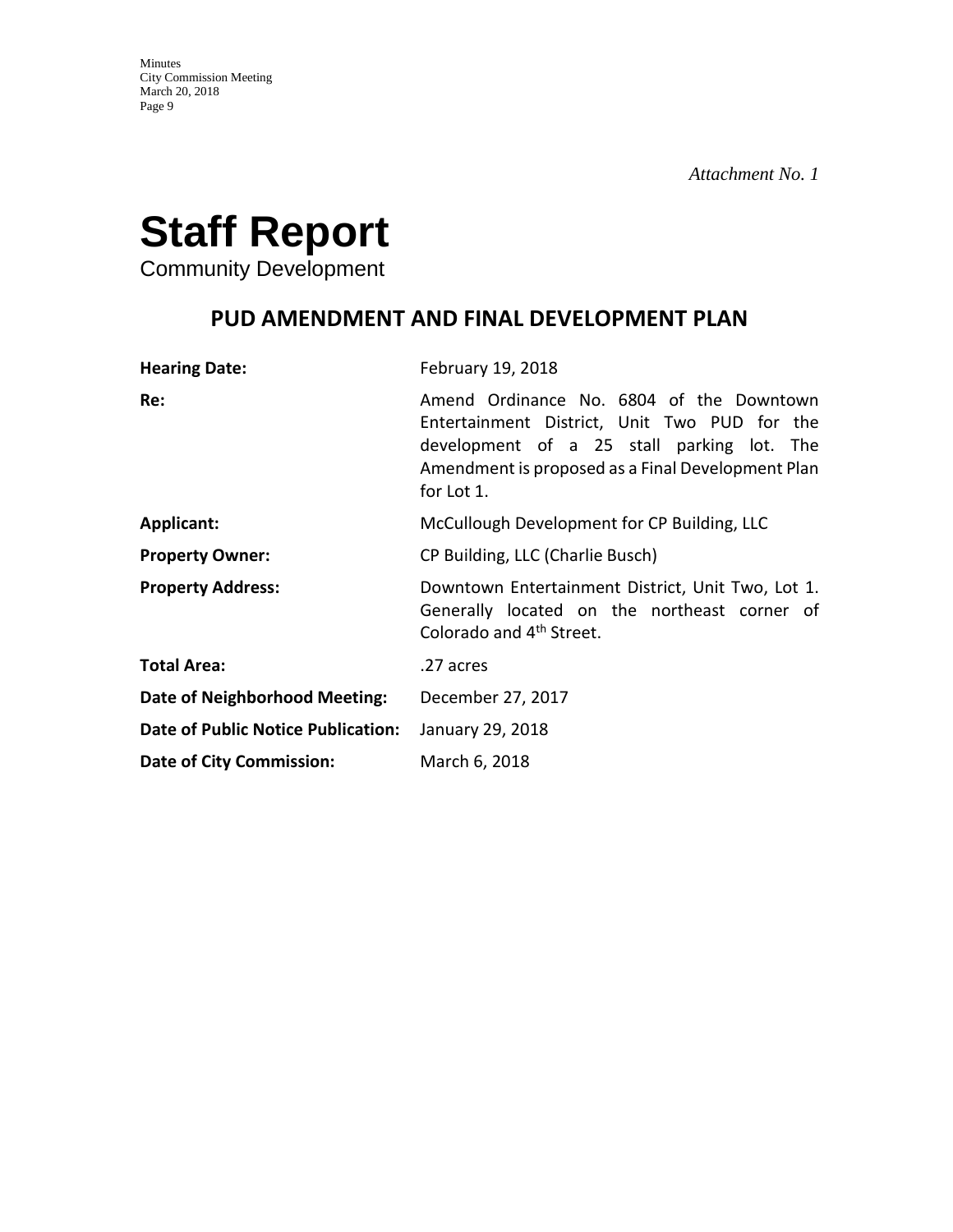# *Attachment No. 1*



# **BACKGROUND**

The existing Downtown Entertainment District Planned Unit Development (PUD), Ordinance No. 6804, was approved on December 15, 2009 and is subject to the following conditions of approval:

- 1. Permitted uses shall include all of the Permitted Uses of the C-4, Central Business District, City Park, Museum, Conference Center, and Parking Garage.
- 2. Landscaping and irrigation shall be provided pursuant to a Landscaping Performance Agreement between the City and the owner, which shall be entered into prior to issuance of a building permit. Except that, if the City is also the owner of the property, landscaping and irrigation shall be provided in compliance with the process established by the governing body to develop the property.
- 3. All landscaping and irrigation shall be maintained in good condition.
- 4. Signage shall be provided as proposed in the application documents, and shall allow for exempt signage described in Article VI, Section 6-104 (A)(1),(2),(4),(5),(7) and (8); and Section 6-104 (B)(2), of the Manhattan Zoning Regulations.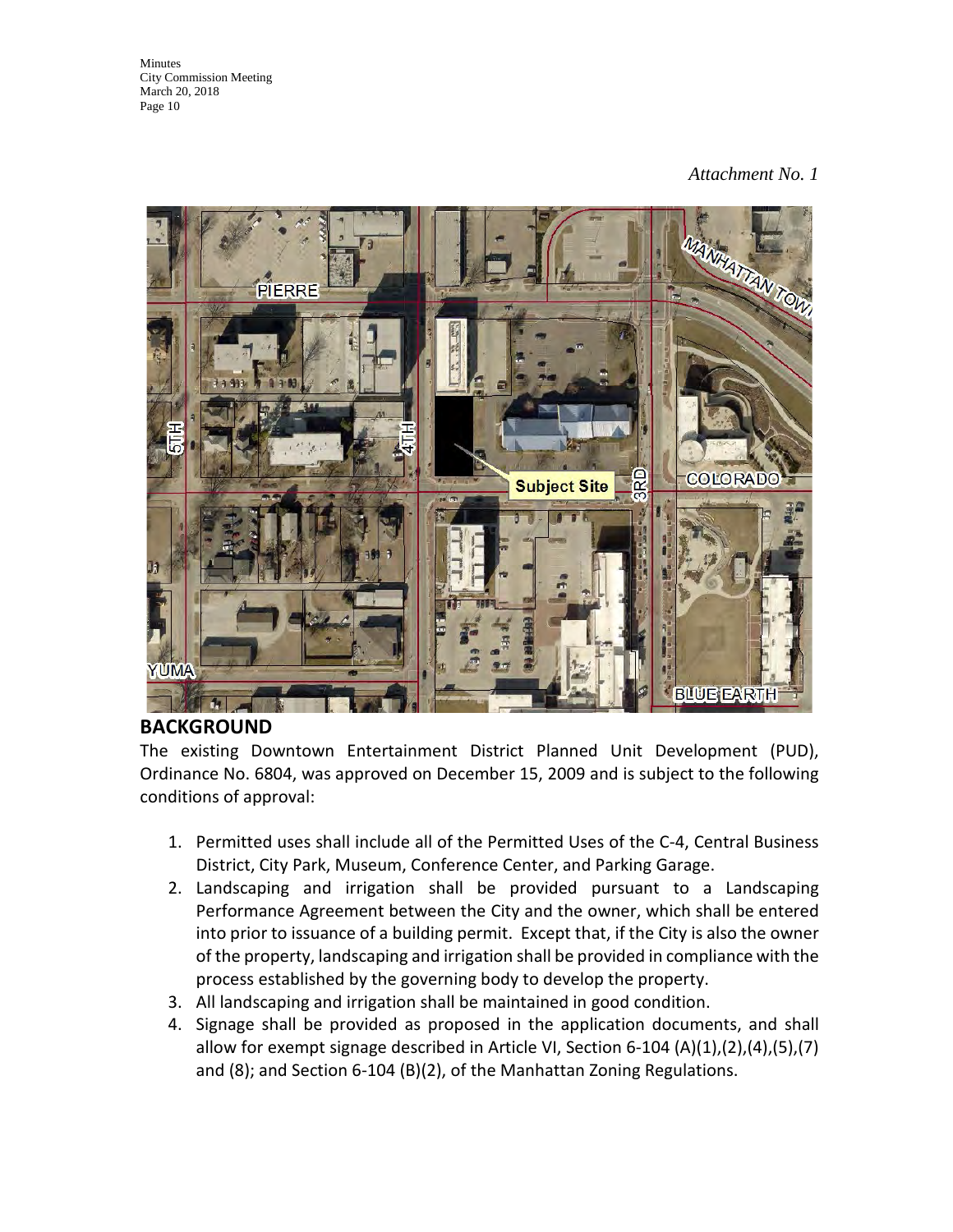- 5. Signage for Lot 5 and Lot 6 shall conform to the requirements of the C-4, Central Business District of the Manhattan Zoning Regulations.
- 6. The hotel's canopy, which extends over S.  $3<sup>rd</sup>$  Street right-of-way, shall be permitted subject to the Uniform Building Code, as adopted by the City of Manhattan.
- 7. A dense hedge row shall be planted at a minimum height of 30-inches at the time of planting along the hotel's S. 4<sup>th</sup> Street and Colorado Street parking lot frontages.
- 8. Provide landscape trees and vegetated screen along Ft. Riley Boulevard on the south side of the parking garage.

This PUD was created as an extension of the Central Business District. The district created an 18-acre tract of land to be developed as a hotel, museum, conference center, park, parking garage, residential units and a broad range of retail spaces. The subject property was originally platted as Lot 5 of the Downtown Entertainment District. It was planned to be a three-story mixed use building with retail on the main floor and residential use on the top two floors.



In 2010, the final plat of the Downtown Entertainment District, Unit Two was approved. And the subject property became Lot 1 of the Downtown Entertainment District, Unit Two. In addition, the Final Development Plan of Lot 2 (301 S.  $4<sup>th</sup>$  Street) was approved at that time, but there was no submittal for the Final Development Plan of Lot 1, and Lot 1 remained undeveloped.

At this time the applicant would like to submit a Final Development Plan for Lot 1. And because the original plans for development on this lot have been modified, this case will include a PUD Amendment and a Final Development Plan.

# **PROPOSED AMENDMENT AND FINAL DEVELOPMENT PLAN**

For this proposed amendment, the applicant is desiring to build a 25 stall parking lot. The applicant would like to put in the parking lot to meet the needs of the employees at the Civic Plus building which is located across  $4<sup>th</sup>$  Street. The applicant has been having trouble leasing the south space in the Civic Plus Building, and believes this parking lot will help to attract new tenants.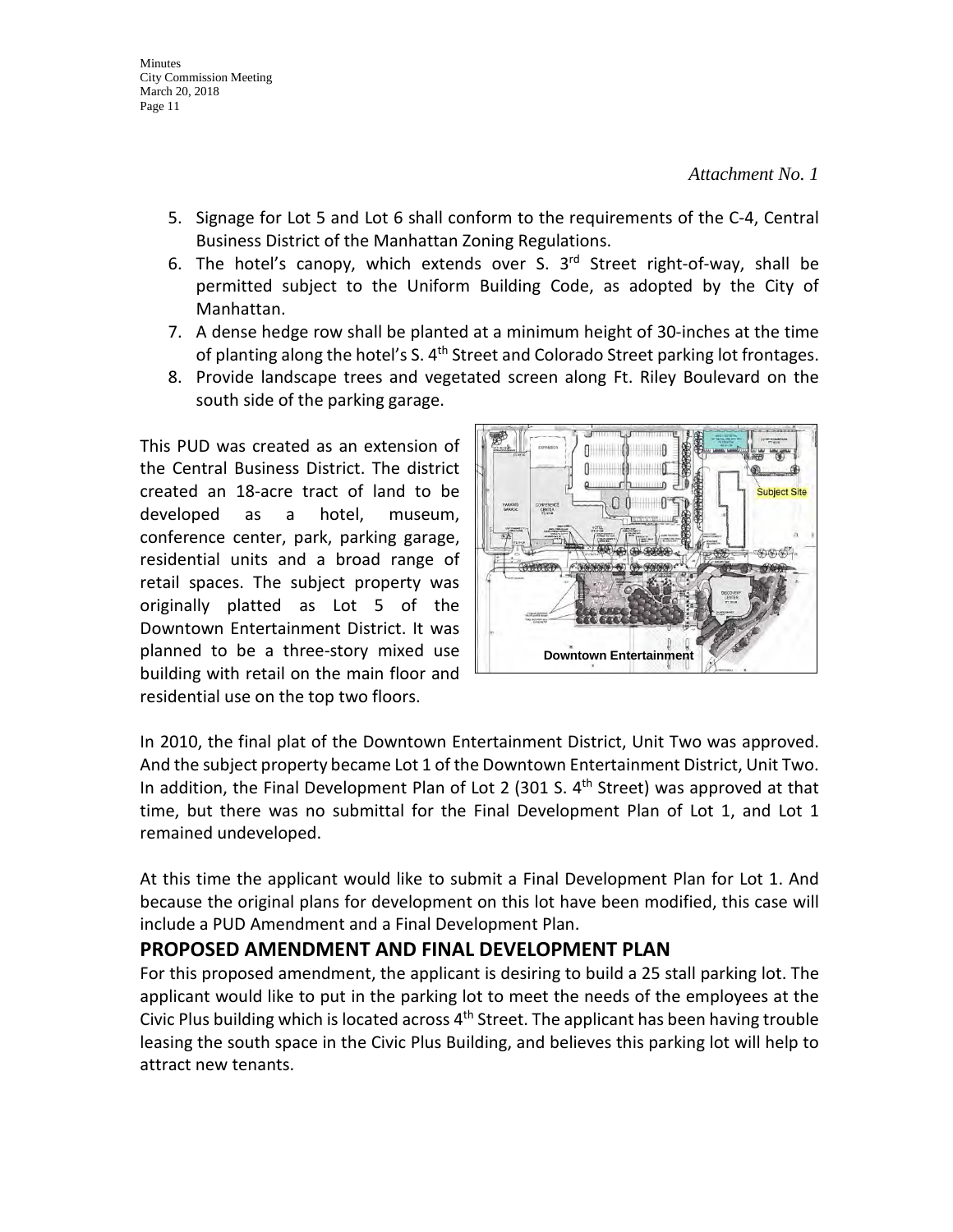#### *Attachment No. 1*

However, despite this request, the applicant does not plan for this parking lot to be permanent. As previously mentioned, this lot was originally planned to house a mixed-use building, and the owners would eventually like to develop this lot as intended. In a letter submitted by Charlie Busch on February 5, 2018, Mr. Busch states, "The owners would like nothing better than to have the originally specified building/asset on the lot. . . . Ideally, if an office or retail user would come to us and either 'partner' or commit to a long-term lease for at least the main floor of a 'build to suit' building, we would re-purpose the parking lot into what was originally specified." But until this happens, it is the intent of the owner to satisfy the demands of the market, which at this time is to develop a parking lot at this location. And ideally, the applicant would re-purpose this parking lot at some point in the future.

# **REVIEW OF MATTERS TO BE CONSIDERED WHEN AMENDING A PLANNED UNIT DEVELOPMENT**

# **1. Whether the proposed amendment is consistent with the intent and purpose of the approved PUD, and will promote the efficient development and preservation of the entire PUD:**

The intent and purpose of the approved PUD was to create an extension of the Central Business District. This extension would insure continued vibrancy and economic stability of the downtown. If this parking lot aids in the leasing of space within the Civic Plus Building, then it would be insuring continued economic stability. On the other hand, this proposal is a significant change from the original plan, and replacing a planned mixed-use building with a parking lot could be considered inefficient development in this PUD. An argument could be made for positive and negative impacts of this amendment.

# **2. Whether the proposed amendment is made necessary because of changed or changing conditions in or around the PUD, and the nature of such conditions:**

Since the approval of the Preliminary Development Plan of the Downtown Entertainment District PUD, a few conditions have changed. First of all, the parking situation has changed. The Civic Plus Building, which employs over 225 people, was built (C). There are two parking lots to serve the Civic Plus Building. The first lot which is north of Pierre Street has 97 parking stalls (A). The second is to the west of the Civic Plus Building and it has 43 parking stalls (B). There is also the 400 stalls located in the public parking garage located to the north of Fort Riley Boulevard (E). This public garage is located about

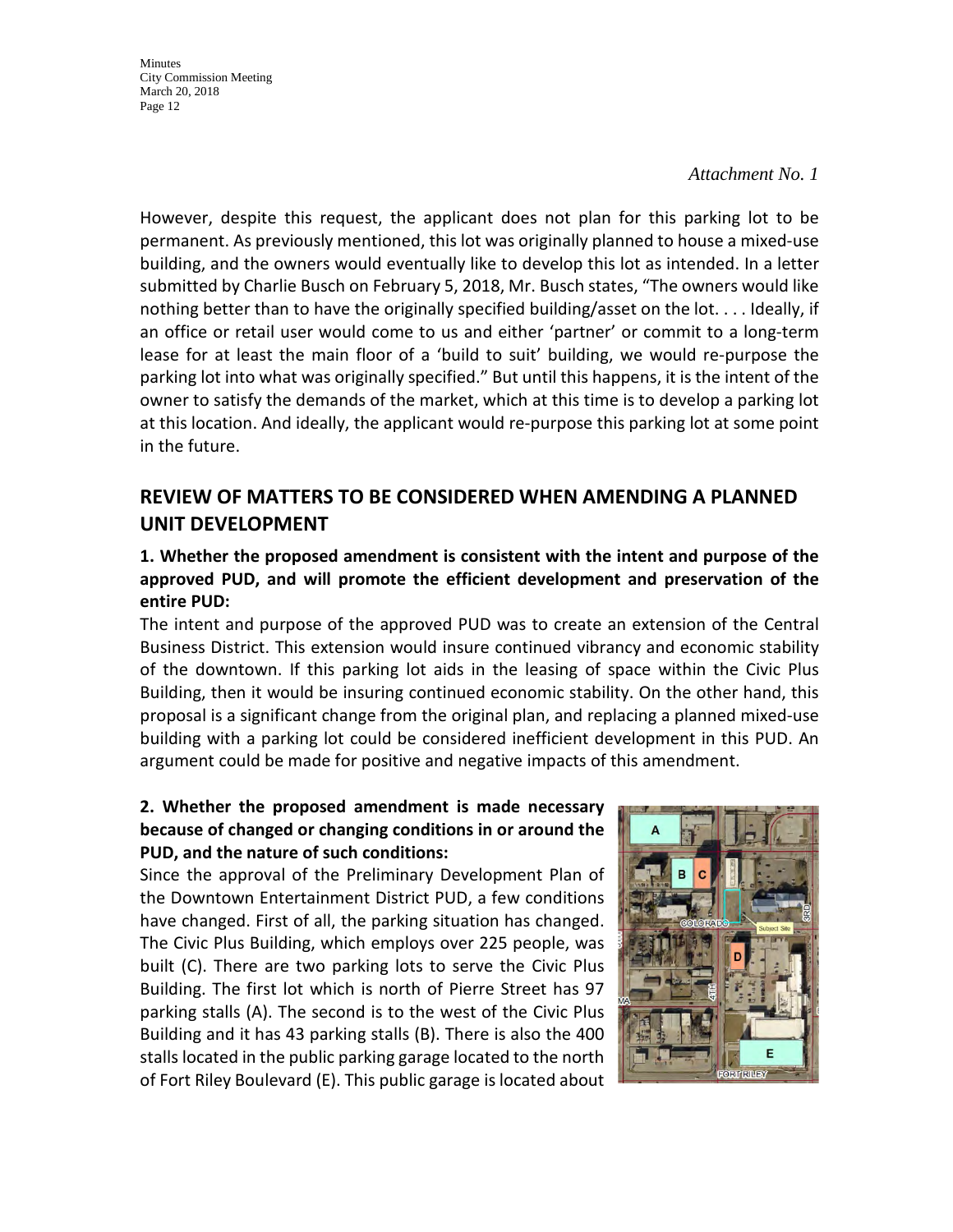#### *Attachment No. 1*

1000 feet from the Civic Plus Building. This is under ¼ mile (about .19 miles). An additional change to this PUD occurred when a 2012 amendment allowed a four-story mixed use building, which later was amended to become all residential, to go in the parking lot of the Hilton Garden Inn Hotel (D). With the addition of these buildings and the public's desire of close parking, the applicant would like to give closer parking options with the addition of this parking lot.

The second changing condition is the changing economic market. Currently there is a soft commercial and multi-family residential market in Manhattan, which has contributed to the lack of development of this property. The applicant wishes to make use of this property in the interim while still seeking for a development opportunity. Therefore, due to the changing conditions affecting nearby parking and the economic market, this amendment is made necessary.

# **3. Whether the proposed amendment will result in a relative gain to the public health, safety, convenience or general welfare, and is not granted solely to confer a special benefit upon any person:**

This amendment will provide a safety and convenience to the public because it will provide additional parking for the Civic Plus Building and thus create more available parking to give the public easier access to their destinations.

# **REVIEW OF ADDITIONAL MATTERS TO BE CONSIDERED WHEN AMENDING A PLANNED UNIT DEVELOPMENT**

**1. Landscaping:** A landscape plan has been presented as part of this amendment. The landscape is typical of the surrounding landscape and meets the landscape requirements of the Zoning Regulations. The applicant will be required to enter into a Landscape Performance Agreement to insure the installation of the landscape.

**2. Screening:** For this lot, no screening is required.

**3. Drainage:** The surface of the parking lot will be sloped so that water will run south. The water will then be collected and drain into the existing storm-water system on  $4<sup>th</sup>$  Street.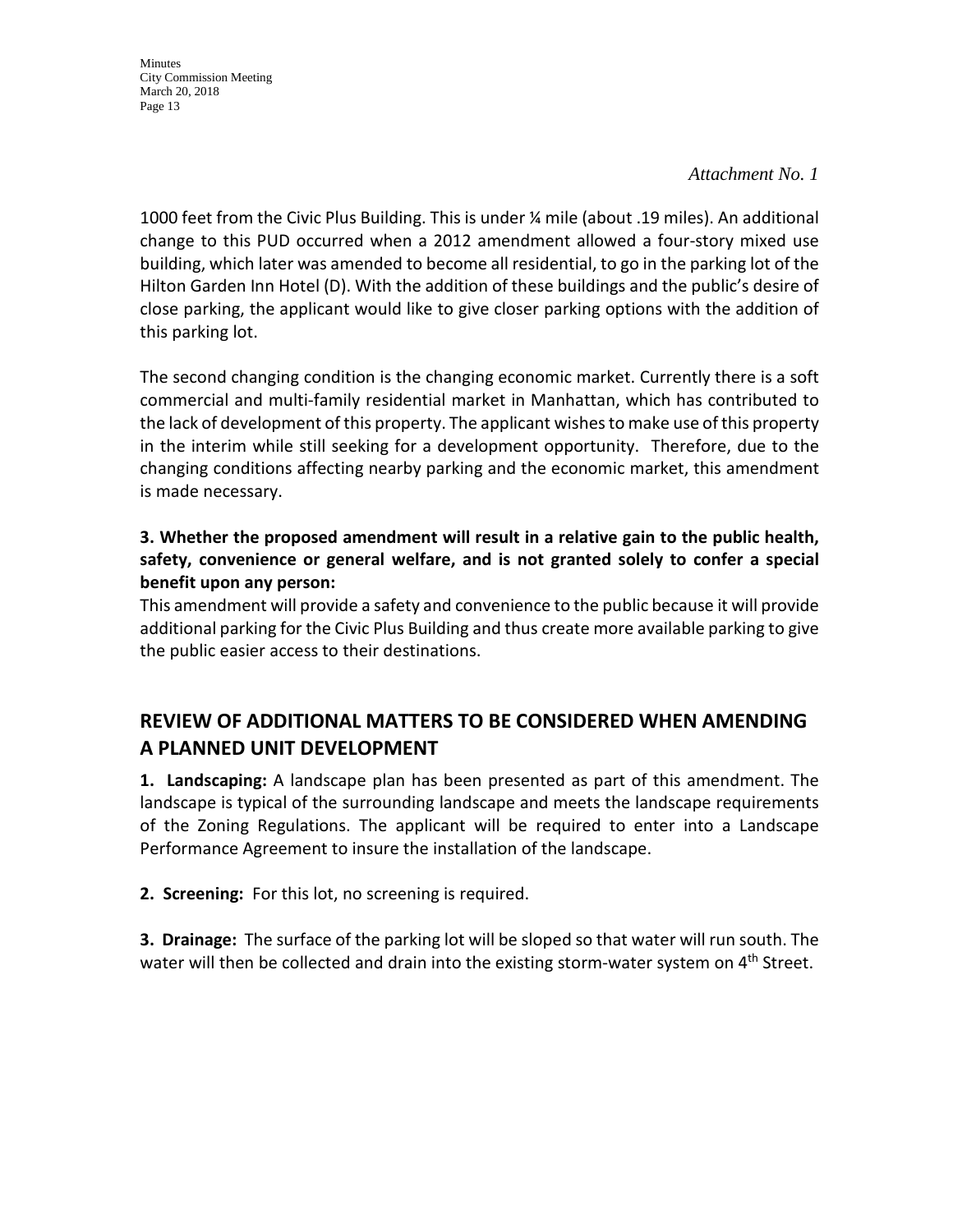*Attachment No. 1* 

**4. Circulation**: The parking lot will be entered from two access easements that will run north and south. There will be the Fairfield and the Gateway Travel Easement. The Fairfield easement exits onto Colorado Street, and the Gateway Easement exits onto Pierre Street.

- **5. Open Space/Landscaped and Common Area:** There will be no open space or common area.
- **6. Character of The Neighborhood:** The neighborhood is part of the Central Business District, and it is composed of

residential, hotels, entertainment venues, retail, businesses, and parking lots.

# **REVIEW OF THIRTEEN MATTERS TO BE CONSIDERED**

The following items will help to determine if the specific property is suitable for the rezoning request. (These are the 13 matters to consider when rezoning as found in Article 15-403 (A)).

#### **1. Existing Use of Property**

This property is vacant, cleared and ready to be developed.

#### **Staff Finding**

The property is vacant; therefore, there is no use on these existing property.

#### **2. Physical and Environmental Characteristics of the Property**

The subject site is flat. It is not located within a regulated floodplain.

#### **Staff Finding**

The property is flat and ready to be developed.

#### **3. Surrounding Zoning and Land Uses of Nearby Properties**

- **NORTH:** Office building; Downtown Entertainment District, Unit 2 PUD.
- **SOUTH:** Four-story multiple family residential building; Downtown Entertainment District, Unit 2 PUD.
- **EAST:** Fairfield Inn Hotel; C-4 Central Business District and C-5 Highway Service Commercial District.

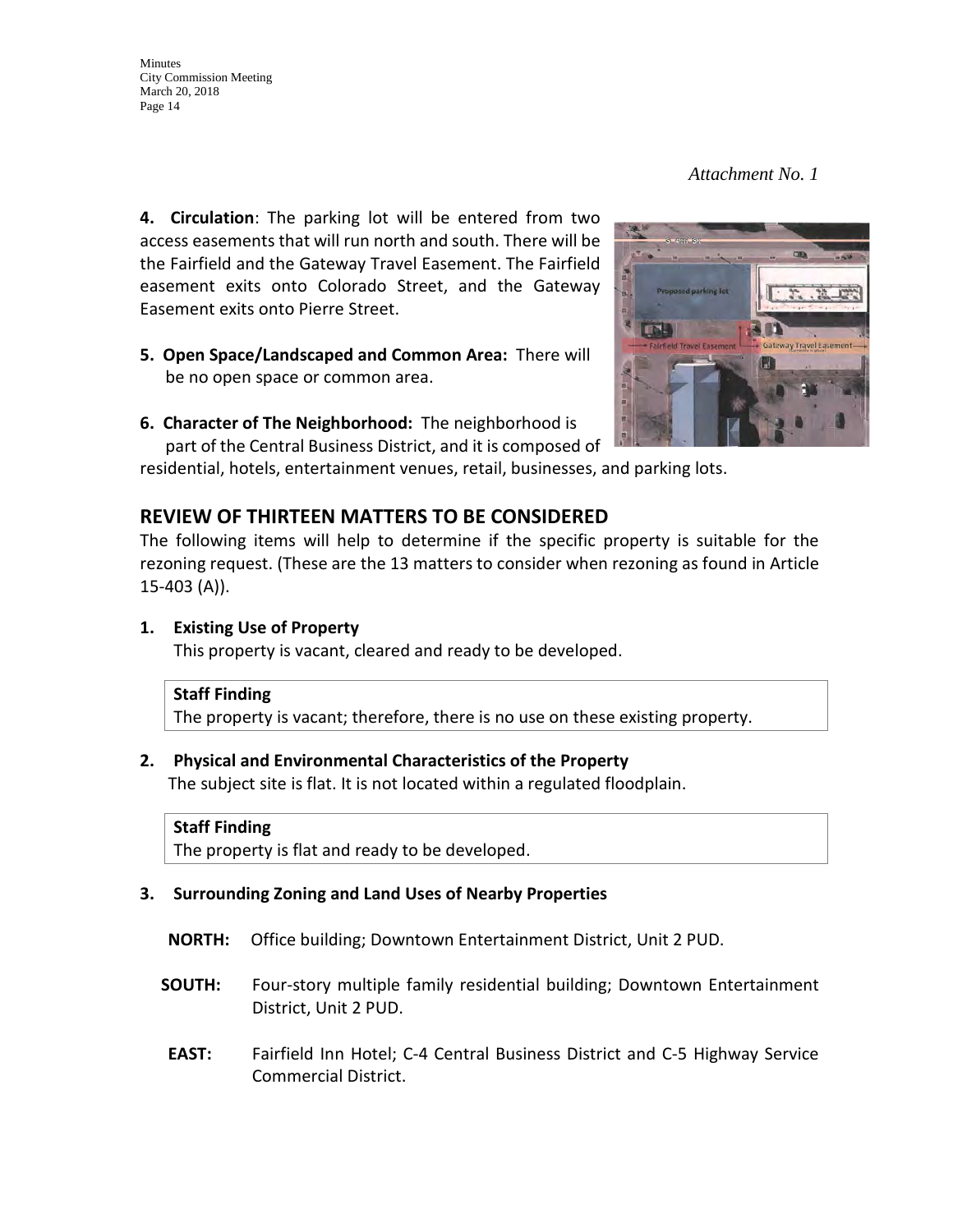**WEST:** Businesses and parking lot; C-4 Central Business District.

# **Staff Finding**

The surrounding zoning is composed of commercial and multiuse zones and the existing surrounding land uses are commercial and residential.

# **4. The Suitability of the Property for Land Uses to which it is Restricted Under Current Zoning**

The subject site is currently zoned PUD.

# **Staff Findings**

The subject site is suitable for commercial development within the City of Manhattan with the current PUD zoning designation.

# **5. The Character of the Neighborhood**

The neighborhood is part of the Central Business District, and it is composed of residential, hotels, entertainment venues, retail, businesses, and parking lots.

# **Staff Findings**

The character of the neighborhood is a mix of commercial buildings along with medium to high density residential.

# **6. The Compatibility of the Proposed Zoning District with Nearby Properties and the Extent to which it may Detrimentally Affect Those Properties**

The proposed development will create a stand-alone parking lot. There are certainly many existing parking lots within this district. Parking lots are generally compatible with all types of uses. There are no foreseen detrimental effects from adding an additional parking lot to this area.

# **Staff Findings**

The proposed amendment is compatible and will not have any detrimental effects on nearby properties.

# **7. Conformance of the requested change to the adopted Comprehensive Plan**

The Future Land Use of the Manhattan Area 2035 Comprehensive Plan shows this area as Central Core District. The applicable land use policies found in the Comprehensive Plan are below.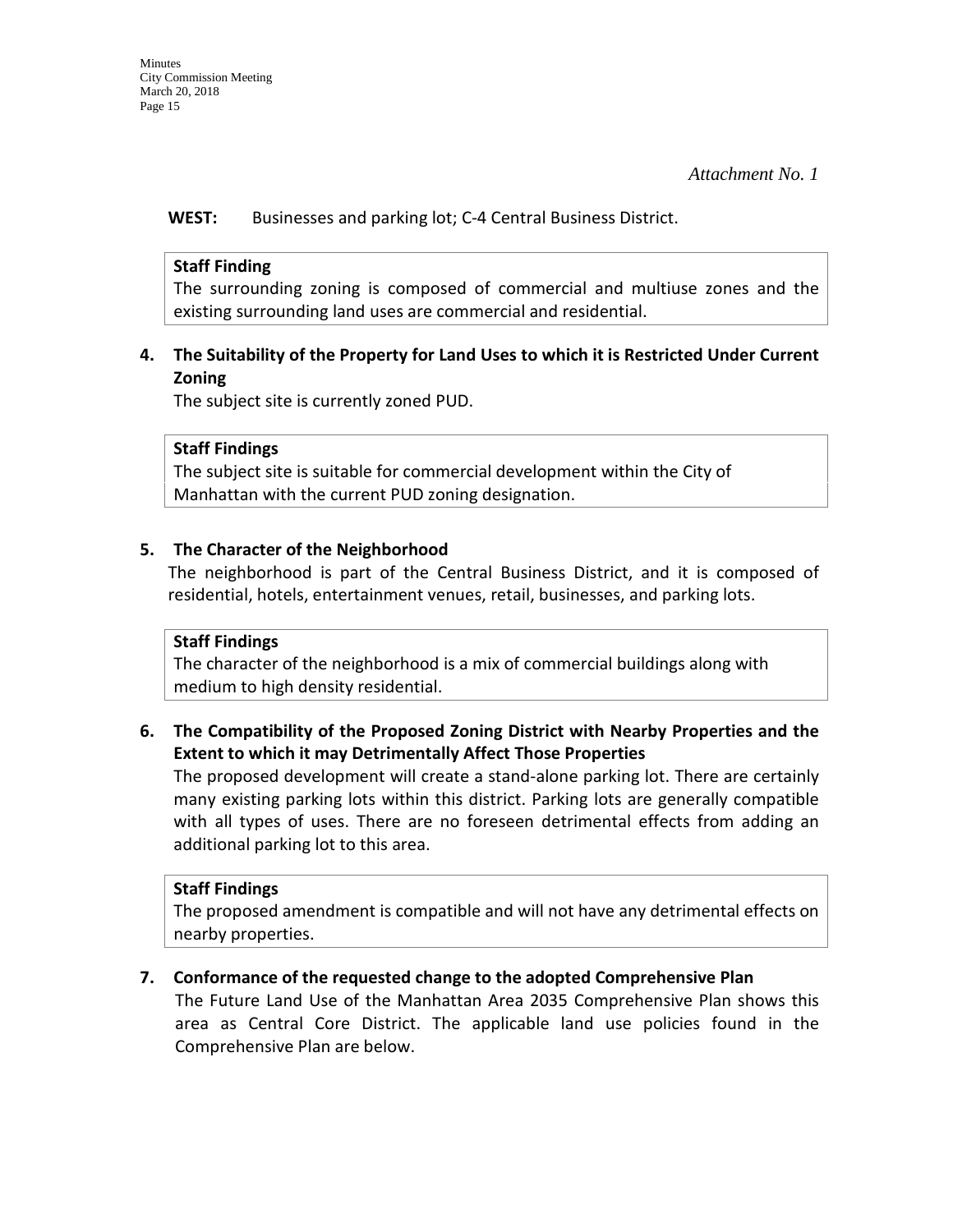#### *CCD-1: Characteristics*

*The Central Core District is a special purpose designation for the Downtown core and Aggieville, both of which have a unique historical character and importance to the broader community. Although the two areas are not physically connected, they both consist of a variety of civic, cultural, retail, commercial, business, professional offices, and financial institutions, and residential uses in a compact, vibrant setting. This setting is enhanced by a large inventory of older and/or historic structures and a pedestrian-friendly scale. Identified redevelopment areas in the Downtown core provide opportunities for a range of uses—including high density residential provided they are designed as part of a master planned development that is compatible with and complimentary to the design and pedestrian-oriented character of the traditional urban fabric in Downtown. (Note: "Master planned" refers to the process of developing an overall concept or neighborhood level plan for an area, prior to development, that takes into consideration the relationships between land uses, buildings, access and site characteristics, in order to establish a more unified and compatible development. It can apply to a large single site, a whole neighborhood, or series of neighborhoods.)* 

#### *CCD-2: In fill and Redevelopment*

*Encourage targeted infill development and/or redevelopment to take advantage of underutilized areas such as large surface parking lots, help enhance the overall mix of uses, and enhance the continued revitalization of the Central Core District. Encourage infill and redevelopment that is in keeping with the historic character and scale of the Downtown Historic District.* 

#### *CCD-3: Rehabilitation and Adaptive Reuse*

*Encourage the rehabilitation and adaptive reuse of existing underutilized structures, particularly along Poyntz Avenue in the Downtown core. Support the continued adaptation and reconfiguration of existing spaces in the Manhattan Town Center and on surrounding pad sites to meet changing market preferences and the needs of the community.* 

#### *CCD-4: Housing*

*Promote an expanded range of housing options in the Central Core to reinforce the variety and vitality of the environment. Encourage the conversion of upper floors above existing retail storefronts to office or residential uses, the integration of Residential High Density or Urban Core Residential type uses at the fringe of the Central Core District, and the conversion of obsolete uses or surface parking lots to housing over time.* 

#### *CCD-5: Outdoor Seating*

*Support the provision of outdoor dining and seating areas along the sidewalk edge, particularly in the Downtown core, to create activity along the street.*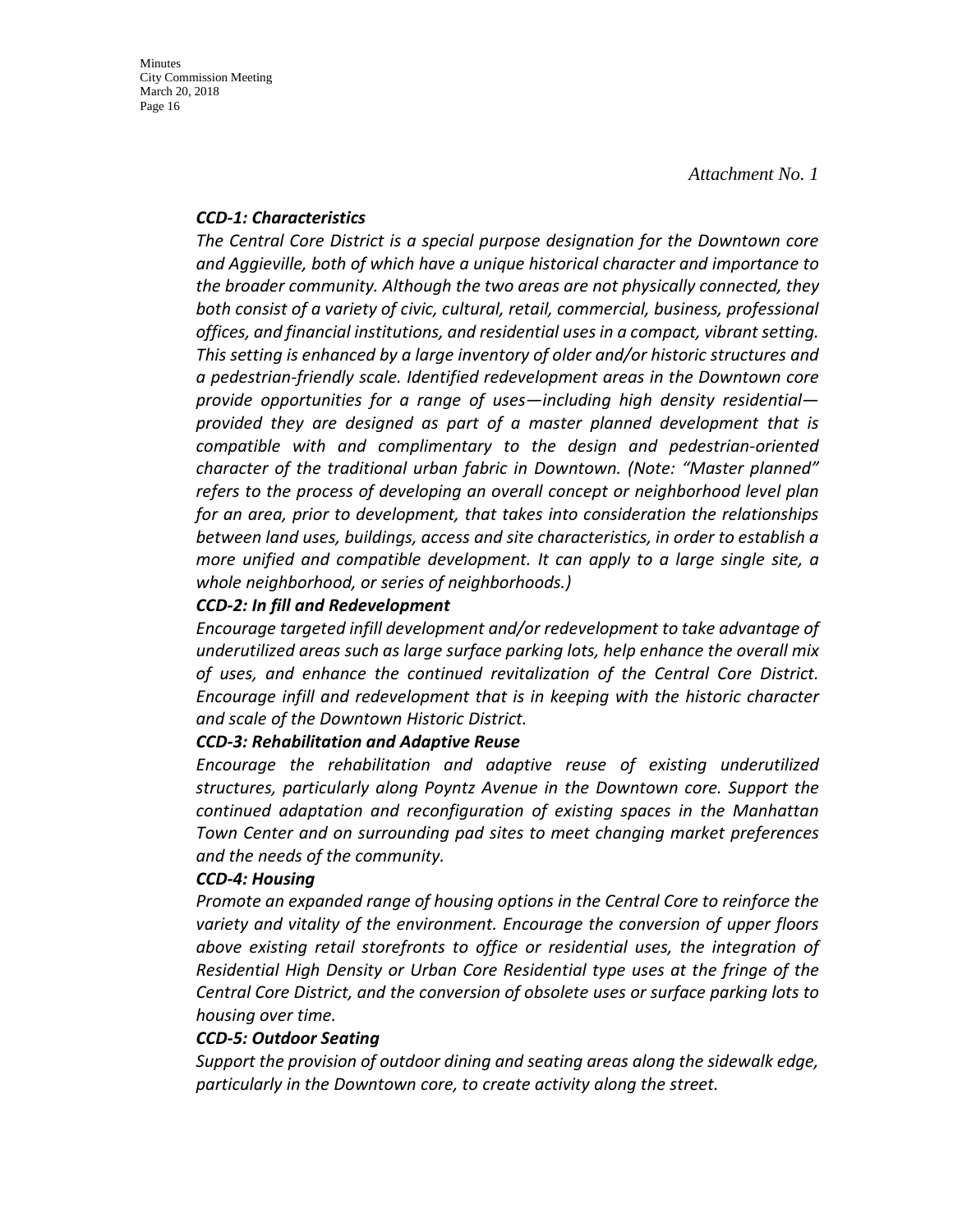**Minutes** 

*Attachment No. 1* 

#### *CCD-6: Mix of Uses*

*Support a vibrant mix of residential and non-residential uses within the Central Core. Concentrate active, visible uses that encourage pedestrian activity, such as restaurants or retail storefronts, on the first floor of buildings along Poyntz Avenue and the other retail-oriented streets, and in Aggieville. In these locations, encourage offices, residential or other uses that typically are "closed off" from the street as upper floor uses; however, single use buildings (e.g. office or residential) are appropriate on secondary streets in Downtown where retail may not be viable and contribute to the overall vitality of the Central Core District. 52*

The Future Land Use Map identifies this location as the Central Core District. While this location is zoned PUD, Ordinance 6804, which established this PUD does permit all uses within the C-4, Central Business District to be developed within this PUD. Since parking lots are allowed in the C-4 District, the proposed amendment is compatible with the Future Land Use Map.

The Land Use Policies identify the characteristics of the Central Core District and stresses the importance of maintaining the pedestrian-oriented character of our downtown. Despite the fact that there are many existing parking lots within this district, a parking lot does not enhance the pedestrian aspects of our downtown. However, in contrast to this, the Land Use Policy also mentions the importance of supporting the continued adaptation and reconfiguration of existing spaces to meet changing market preferences and the needs of the community. The subject site is vacant and therefore is not contributing to the livelihood of the downtown. Building a parking lot at this location can help to meet the needs of the market preference which is to have available parking closer to your final destination.

#### **Staff Findings**

The proposed amendment does conform to the Future Land Use Map and the Land Use Policies of the Comprehensive Plan.

#### **8. Zoning History and Length of Time Vacant as Zoned**

November 6, 2009: Manhattan Urban Area Planning Board conducts the public hearing on the proposed Downtown Entertainment District from C-4, Central Business District; C-5, Highway Service Commercial District with RDO, Redevelopment District Overlay; and, LM-SC, Light Manufacturing-Service Commercial District, to PUD, Commercial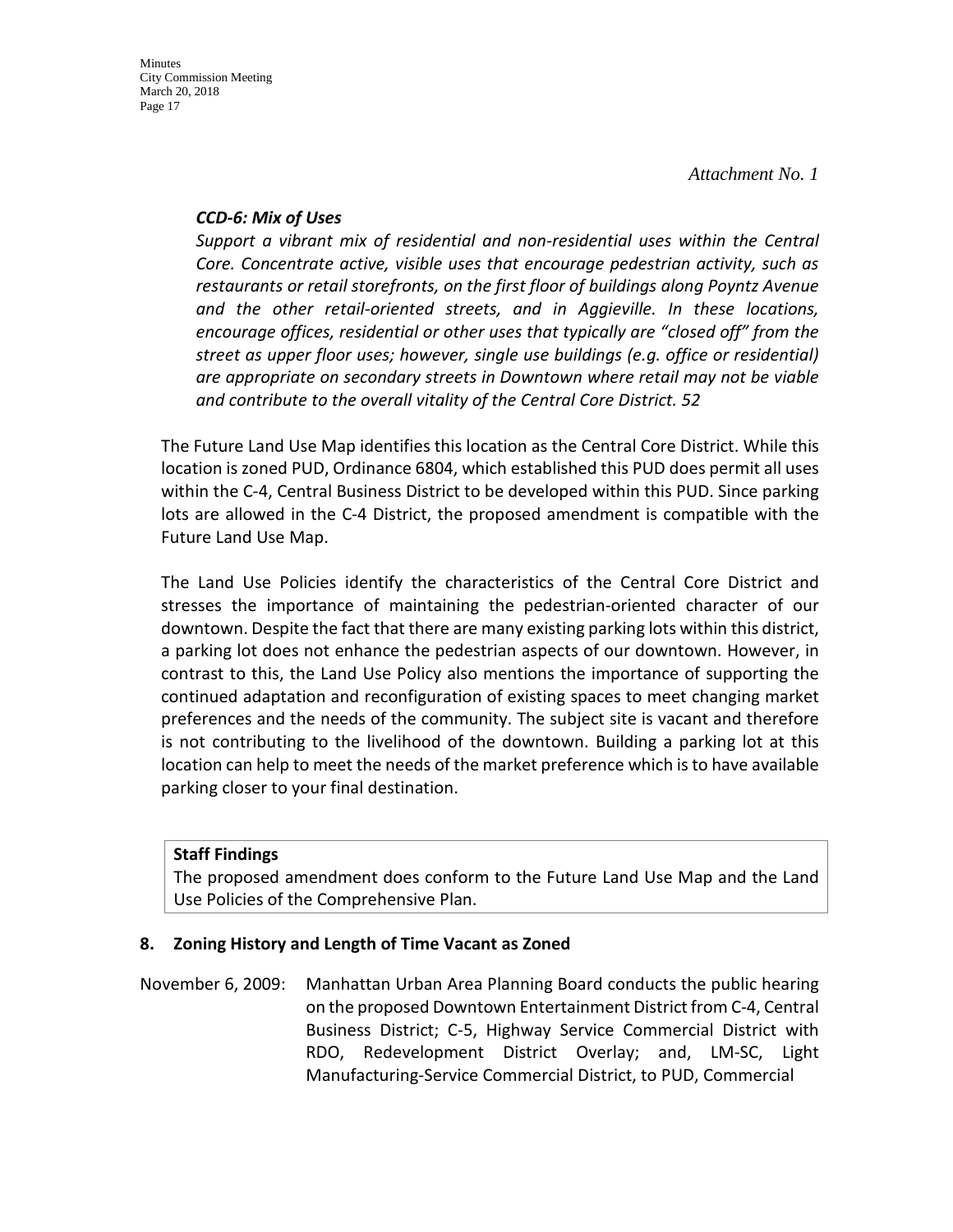*Attachment No. 1* 

Planned Unit Development District, with eight conditions of approval. The Planning Board recommended approval of the rezoning on a vote of 7-0. In a separate action, the Planning Board approved the Final Plat of the Downtown Entertainment District Addition on a vote of 7-0.

- December 1, 2009 City Commission approves first reading of an ordinance rezoning the proposed Downtown Entertainment District from C-4, Central Business District; C-5, Highway Service Commercial District with RDO, Redevelopment District Overlay; and, LM-SC, Light Manufacturing-Service Commercial District, to PUD, Commercial Planned Unit Development District.
- December 15, 2009 City Commission approves Ordinance No. 6804 rezoning the proposed Downtown Entertainment District from C-4, Central Business District; C-5, Highway Service Commercial District with RDO, Redevelopment District Overlay; and, LM-SC, Light Manufacturing-Service Commercial District, to PUD, Commercial Planned Unit Development District; and accepts the easements and rights-of-way as shown on the Final Plat of the Downtown Entertainment District Addition.
- January 20, 2010 Manhattan Urban Area Planning Board approves the Final Development Plan for Lots 1-4 of the Downtown Entertainment District Commercial PUD on a vote of 4-0.
- February 18, 2010 Manhattan Urban Area Planning Board sets aside the Final Plat approved on November 6, 2009, and approves the revised Final Plat of the Downtown Entertainment District Addition.
- February 23, 2010 City Commission accepts the rights-of-ways and easements of the Downtown Entertainment District Addition.
- September 20, 2010 Manhattan Urban Area Planning Board approves the Final Development Plan for proposed Lot 2, in the Downtown Entertainment District Addition, Commercial PUD, on a vote of 7-0, and approves the Final Plat of Lots 1-3, Downtown Entertainment District Addition, Unit Two, Commercial PUD, on a vote of 7-0.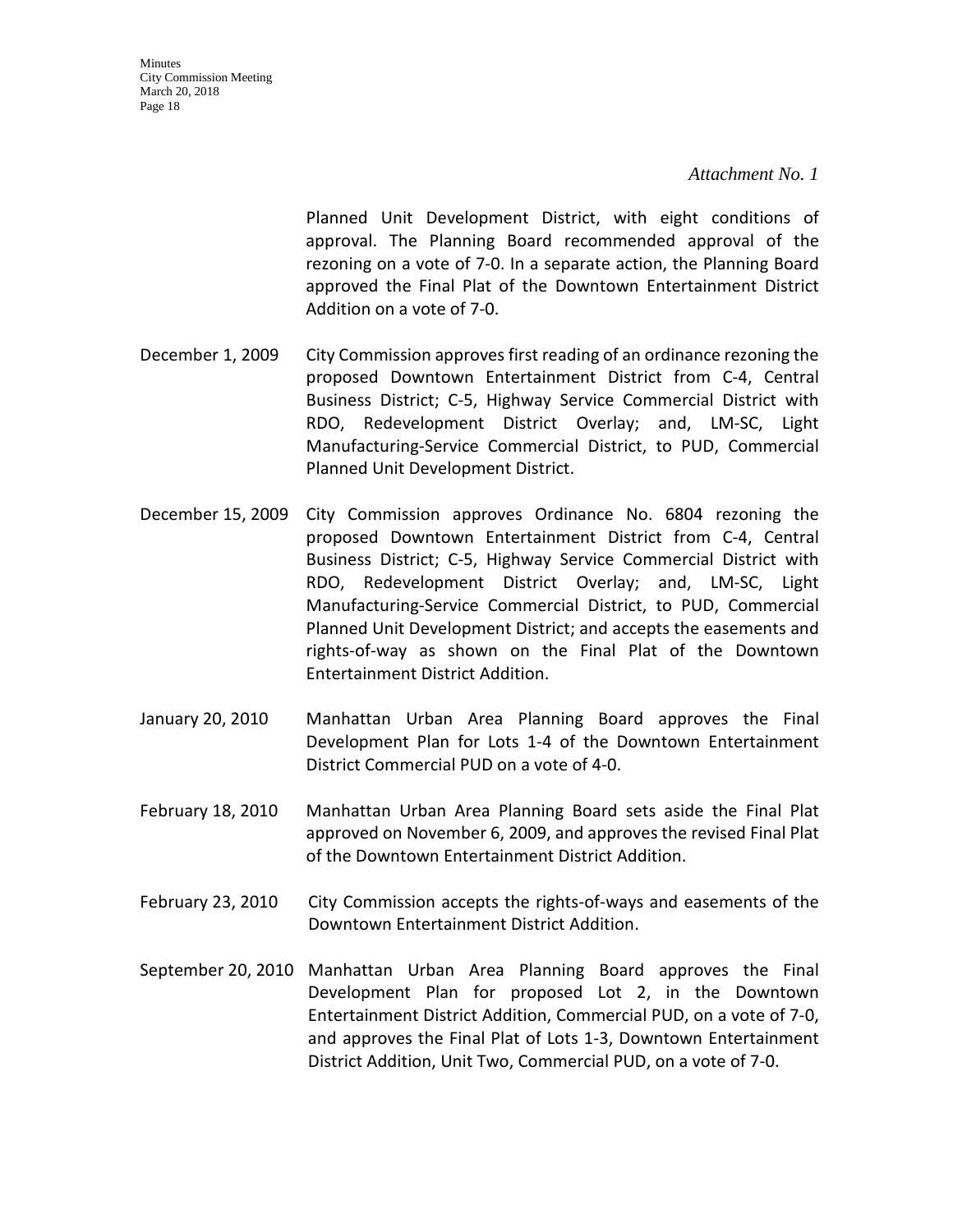*Attachment No. 1* 

- October 5, 2010 City Commission accepts the rights-of-ways and easements of the Downtown Entertainment District Addition, Unit Two, Commercial PUD.
- January 5, 3012 Manhattan Urban Area Planning Board recommends approval, on a vote of 3-1, of an amendment of the approved Preliminary Development Plan of Lot 9, Downtown Entertainment District Commercial PUD and Ordinance No. 6804 for Proposed Lots 1-6, the Final Development Plan for Proposed Lots 1 and 4, and to deny adding Drive-In Restaurants as a Permitted Use in the PUD.
- January 24, 2012 City Commission overrides the Manhattan Urban Area Planning Board and approves first reading of an ordinance amending the Preliminary Development Plan of Lot 9, Downtown Entertainment District Commercial PUD and Ordinance No. 6804, for Proposed Lots 1-6, the Final Development Plan for proposed Lots 1 and 4, and adds Drive-In Restaurants as a Permitted Use in the PUD.
- February 7, 2012 City Commission overrides the Manhattan Urban Area Planning Board and approves Ordinance No. 6936 amending the Preliminary Development Plan of Lot 9, Downtown Entertainment District Commercial PUD and Ordinance No. 6804, and approves the Final Development Plan for proposed Lots 1 and 4, and adds Drive-In Restaurants as a Permitted Use in the PUD.
- February 7, 2012 City Commission accepts the easement and rights-of-way as shown on the Final Plat of Downtown Entertainment District Addition, Unit Three, Commercial Planned Unit Development.
- May 7, 2012 Manhattan Urban Area Planning Board recommends approval, on a vote of 7-0, of proposed amendments of Ordinance No. 6804 and the Final Development Plan of Lot 4 for modifications to the existing Hilton Garden Inn's off-street parking lot including reduction of the number of off-street parking spaces and landscape plan and the addition of a proposed four-story mixed use building.
- June 5, 2012 City Commission approves first reading of an ordinance amending Ordinance No. 6804 and the Final Development Plan of Lot 4 for modifications to the existing Hilton Garden Inn's off-street parking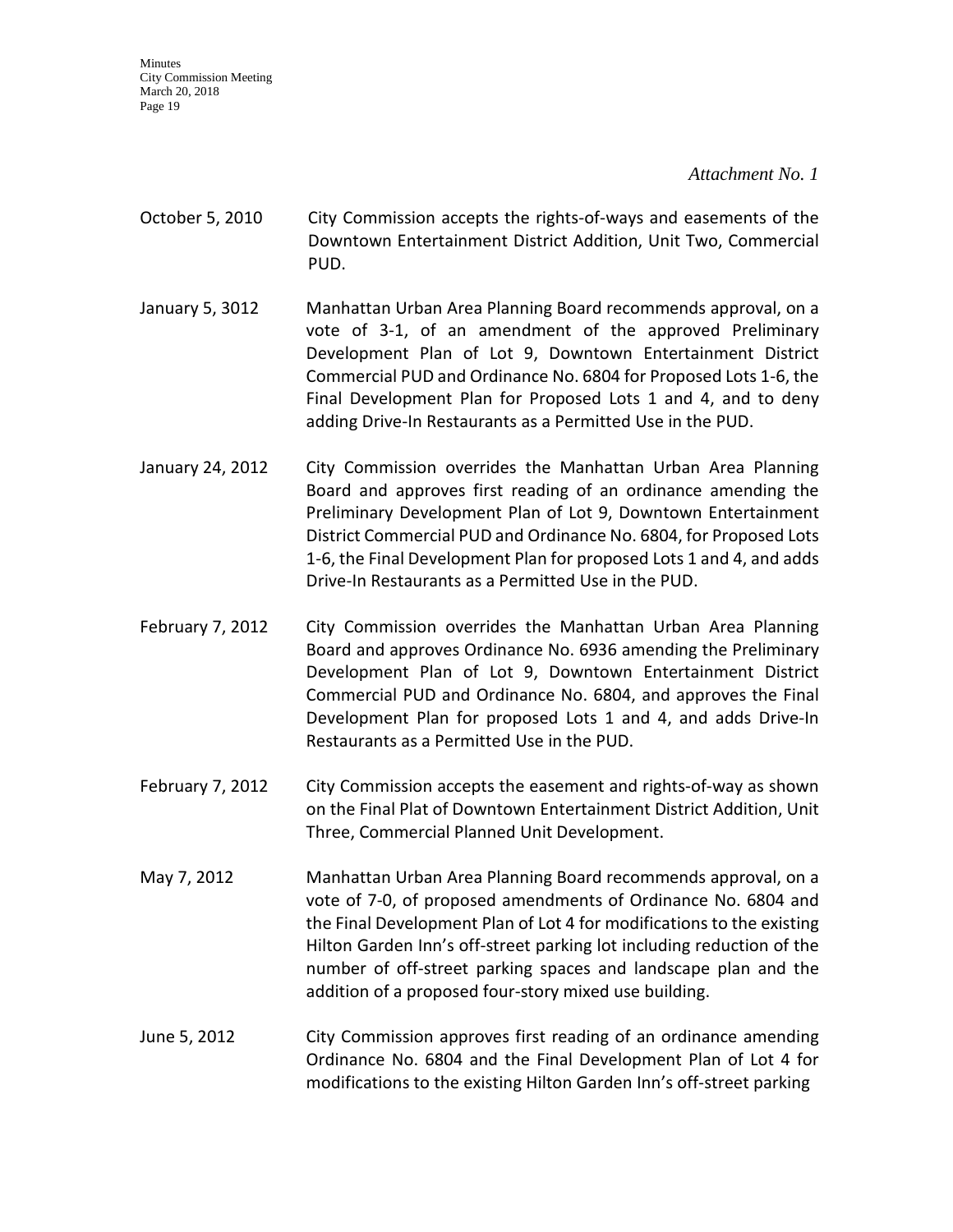#### *Attachment No. 1*

lot including reduction of the number of off-street parking spaces and landscape plan and the addition of a proposed four-story mixed use building.

- June 19, 2012 City Commission approves Ordinance No. 6951 amending Ordinance No. 6804 and the Final Development Plan of Lot 4, Downtown Entertainment District Commercial Planned Unit Development District, based on the findings in the Staff Report, with the one condition recommended by the Manhattan Urban Area Planning Board.
- February 4, 2013 Manhattan Urban Area Planning Board, on a vote of 5-1, recommends approval of the proposed amendment of Ordinance No. 6951 and the Final Development Plan of Lot 4, Downtown Entertainment District Commercial Planned Unit Development District, to be known as the Final Development Plan of Lot 1 and Lot 2, Hilton Garden Inn, Downtown Entertainment District Commercial Planned Unit Development, to convert the ground floor of the proposed mixed use building to eight apartment units.
- February 19, 2013 City Commission approves first reading of an ordinance amending Ordinance No. 6951 and the Final Development Plan of Lot 4, Downtown Entertainment District Commercial Planned Unit Development District, to be known as the Final Development Plan of Lot 1 and Lot 2, Hilton Garden Inn, Downtown Entertainment District Commercial Planned Unit Development, as proposed.
- March 5, 2013 City Commission approves Ordinance No. 6993 amending Ordinance No. 6951 and the Final Development Plan of Lot 4, Downtown Entertainment District Commercial Planned Unit Development District, generally located on the southeast corner of S.  $4<sup>th</sup>$  Street and Colorado Street, based on the findings in the Staff Report.
- September 5, 2013 Manhattan Urban Area Planning Board approves the Final Development Plan for proposed Lots 2 (Holiday Inn Express) and 6 (city owned parking lot), in the Downtown Entertainment District Addition, Unit Three, Commercial PUD.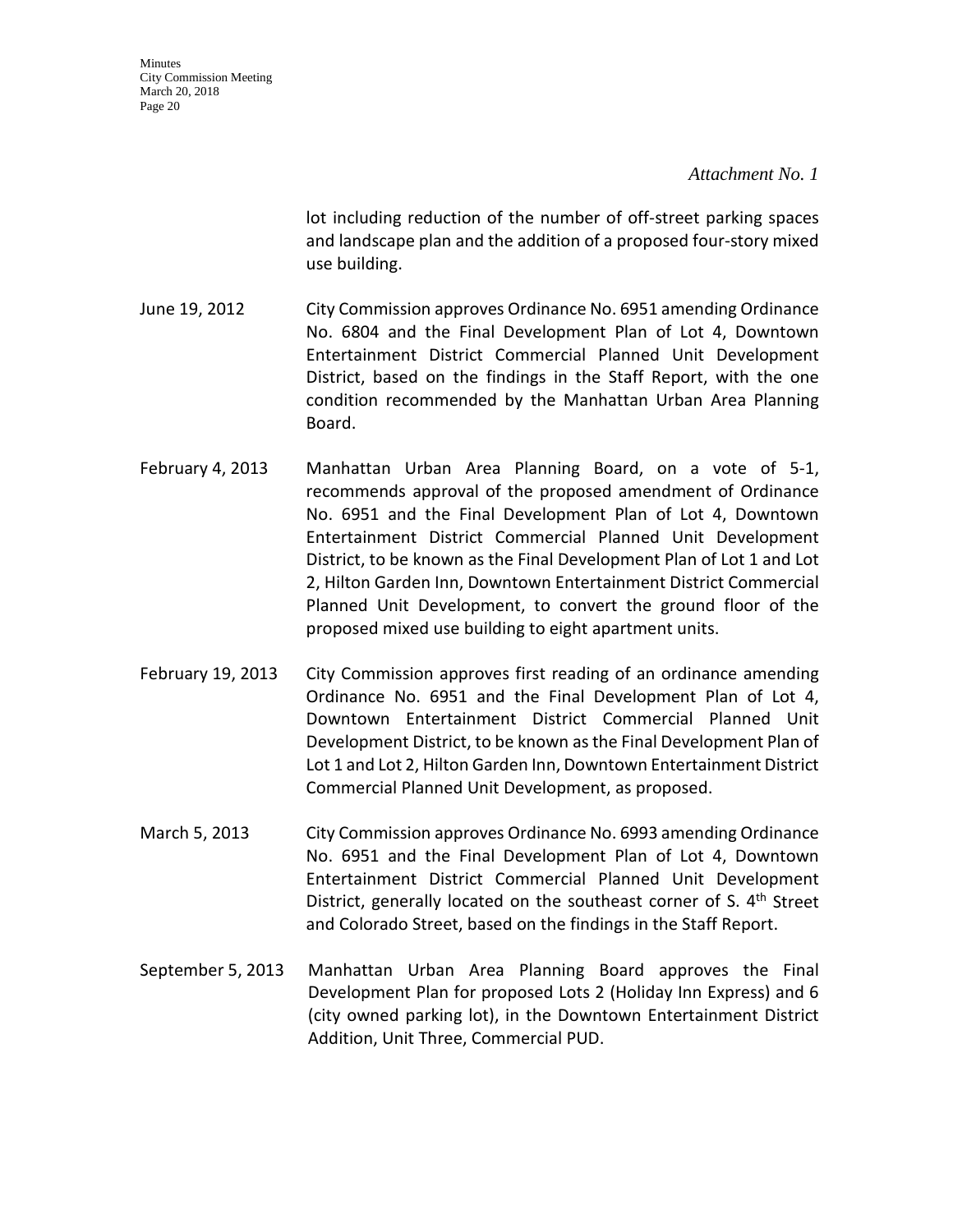#### *Attachment No. 1*

- November 4, 2013 Manhattan Urban Area Planning Board, on a vote of 7-0, recommends approval of the proposed amendment of Ordinance No. 6936 and the approved Final Development Plan of Lot 3, Downtown Entertainment District, Unit Three, Commercial Planned Unit Development (PUD) for a projecting sign on the southeast corner of the Blue Earth Place mixed use building associated with a proposed Radina's Bakehouse.
- November 19, 2013 City Commission approves first reading of an ordinance amending Ordinance No. 6936 and the approved Final Development Plan of Lot 3, Downtown Entertainment District, Unit Three, Commercial Planned Unit Development (PUD) for a projecting sign on the southeast corner of the Blue Earth Place mixed use building associated with a proposed Radina's Bakehouse.
- December 3, 2013 City Commission approves Ordinance No. 7053 amending Ordinance No. 6936 and the approved Final Development Plan of Lot 3, Downtown Entertainment District, Unit Three, Commercial Planned Unit Development (PUD) for a projecting sign on the southeast corner of the Blue Earth Place mixed use building associated with a proposed Radina's Bakehouse.
- January 18, 2017 Manhattan Urban Area Planning Board, on a vote of 5-0, recommends approval of the proposed amendment of Ordinance No. 6804, 6936 and 7053 and the approved Final Development Plan of Lot 3, Downtown Entertainment District, Unit Three, Commercial Planned Unit Development (PUD) for a proposed comprehensive signage plan for the existing Blue Earth Place mixed use building.

#### **Staff Findings**

The subject property is vacant. And has been zoned PUD since 2009.

# **9. Whether the Proposed District would be Consistent with the Intent and Purpose of the Zoning Ordinance**

The intent and purpose of the Zoning Regulations is to protect the public health, safety, and general welfare; regulate the use of land and buildings within zoning districts to assure compatibility; and to protect property values.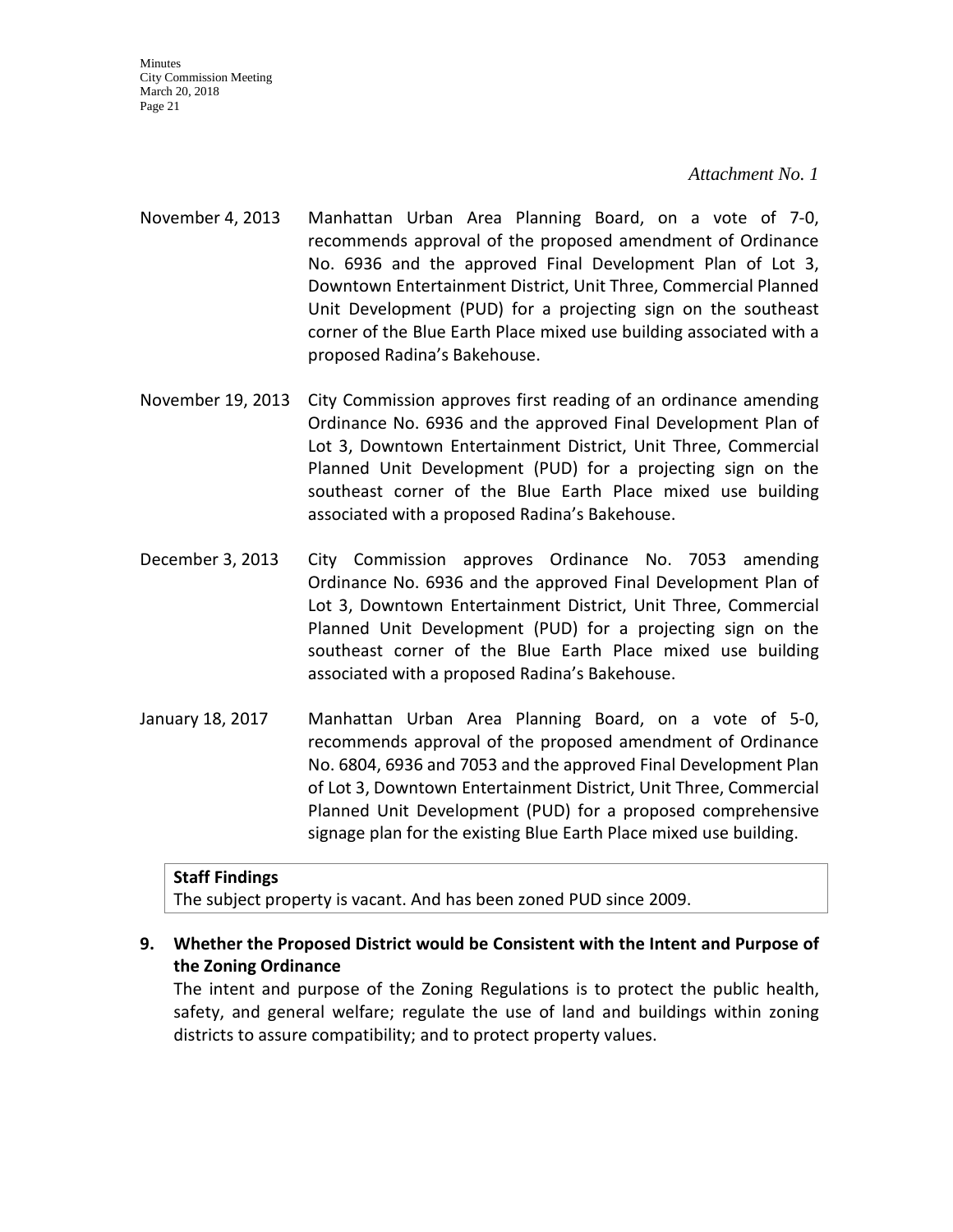#### **Staff Findings**

The proposed zoning district is consistent with the intent and purpose of the zoning ordinance.

**10. Relative Gain to the Public Health, Safety and Welfare that Denial of the Request Would Accomplish, Compared with the Hardship Imposed upon the Applicant that would result from Denial**

There appears to be no gain to the public health, safety and general welfare if this amendment is denied.

#### **Staff Findings**

There would be no relative gain to the public if this request is denied, and the owner would be denied use of their property.

**11. Whether Adequate Sewer and Water Facilities, Streets and other Needed Public Services Exist, or can be Provided, to Serve the Uses that would be Permitted by the Proposed Zoning District**

Adequate public water, sanitary sewer, and streets are currently available to serve the development.

#### **Staff Findings**

Adequate sewer and water facilities, streets and other needed public services currently exist to serve all permitted uses.

#### **12. Other Applicable Factors**

There are no other applicable factors.

#### **13. Staff Recommendation**

There are many factors to weigh when considering a recommendation of this amendment and final development plan to the Downtown Entertainment District, Unit Two Planned Unit Development. When examining the presented findings, adopted plans, and policies it is easy to see how subjective these matters are to interpretation. An argument can be made for or against this parking lot.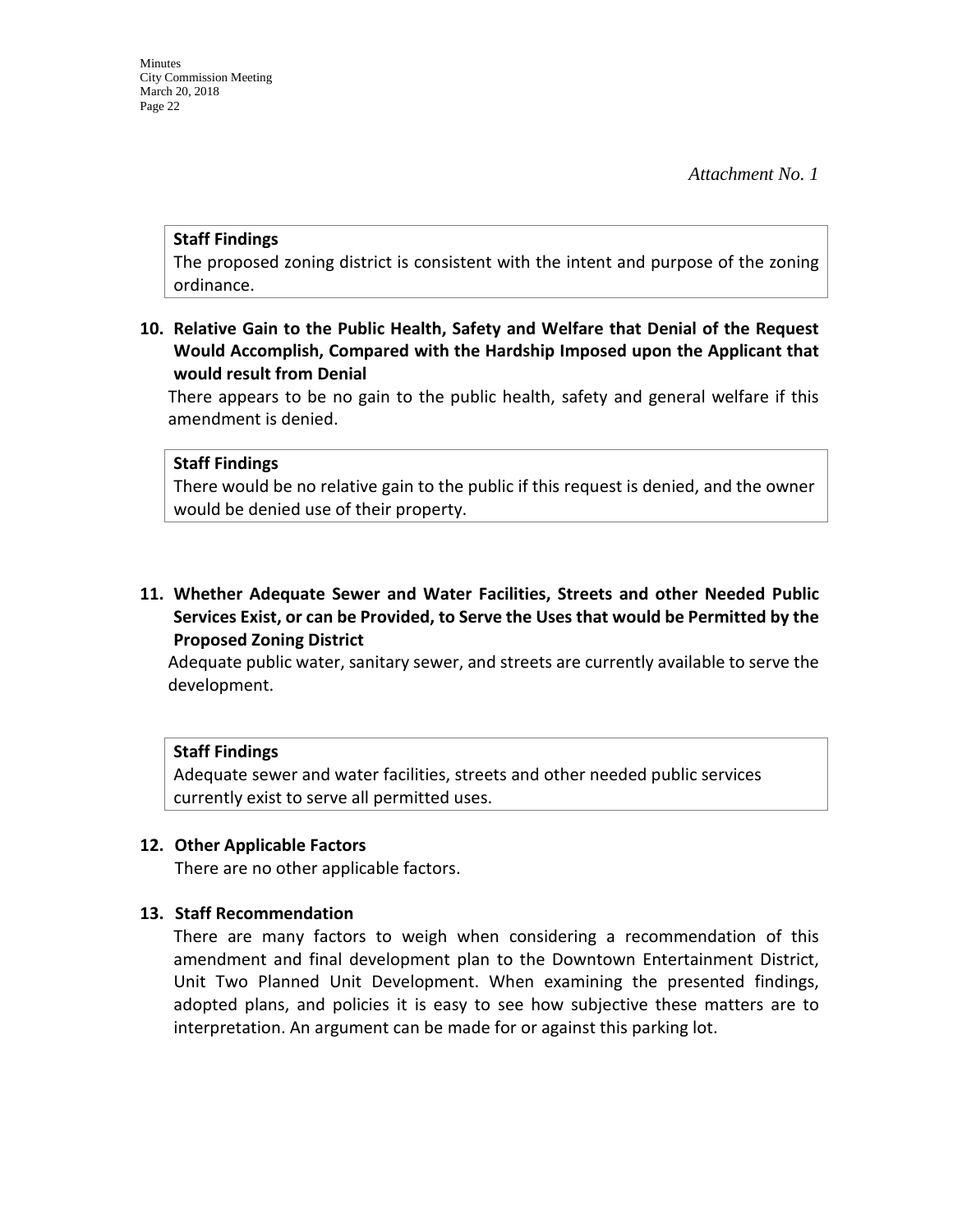#### *Attachment No. 1*

For example, the Comprehensive Plan identifies a long-term goal for Downtown of achieving continued stability and vitality (CH 11). Will a new parking lot contribute to the stability and vitality of Downtown? It is hard to say yes when we already have over 200 under-utilized parking spaces in Downtown. But on the other hand, we have a vacant lot that is not being developed because of the current soft real estate market in Manhattan. Plus we have office space that is not able to keep its tenants. Allowing the development of a parking lot will increase the property tax revenue on the lot, and a strategically placed parking lot could help bring in new tenants.

But ultimately, this proposed amendment is for a temporary parking lot. The owner has every intention of marketing this property for development that matches the Preliminary Development Plan of this PUD. And when a prospective partner is found, the owner would like to, at that time, re-purpose the parking lot to allow for the development of a mixed-use building. Therefore, after weighing all the factors present, staff recommends approval of this amendment and Final Development Plan.

#### **Staff's Conclusion**

Based on the findings found in this Staff Report, City Administration recommends approval of the proposed PUD amendment and the Final Development Plan for the Downtown Entertainment District, Unit Two with the following conditions:

- 1. A temporary parking lot may be permitted on Lot 1 of the Downtown Entertainment District, Unit Two.
- 2. The temporary parking lot must meet the parking lot standards found in Article VII of the Manhattan Zoning Regulations.
- 3. The temporary parking lot, if constructed, must be constructed and landscaped as proposed, and a landscape performance agreement shall be provided between the applicant and the City.

# **ALTERNATIVES**

- 1. Recommend approval of the proposed amendment of Ordinance No. 6804 and the Final Development Plan of Downtown Entertainment District, Unit Two, Planned Unit Development with conditions listed in the staff report, stating the basis for such recommendation.
- 2. Recommend approval of the proposed amendment of Ordinance No. 6804 and the Final Development Plan of Downtown Entertainment District, Unit Two, Planned Unit Development, and modify the conditions, and any other portions of the proposed PUD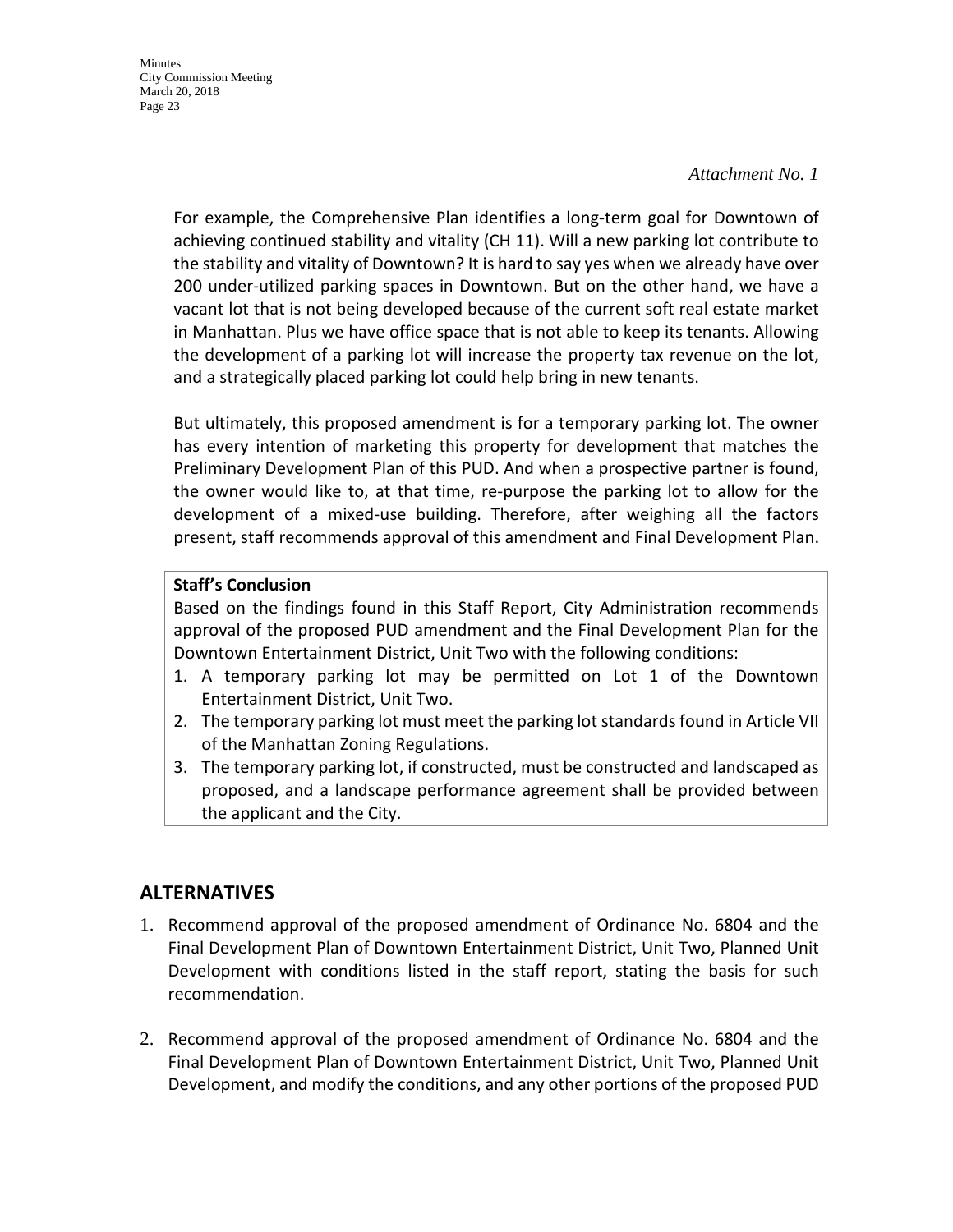*Attachment No. 1* 

amendment, to meet the needs of the community as perceived by the Manhattan Urban Area Planning Board, stating the basis for such recommendation, and indicating the conditions of approval.

- 3. Recommend denial of the proposed amendment of Ordinance No. 6804 and the Final Development Plan of Downtown Entertainment District, Unit Two, Planned Unit Development stating the basis for such recommendation.
- 4. Table the proposed Amendment to a specific date, for specifically stated reasons.

# **POSSIBLE MOTION**

The Manhattan Urban Area Planning Board Recommends approval of the proposed amendment of Ordinance No. 6804, and the Final Development Plan of Lot 1, Downtown Entertainment District, Unit Two based upon the findings in the staff report with the three conditions recommended by City Administration.

**Prepared by:** Carol Davidson, CFM, CPM, Senior Planner **Date:** February 6, 2017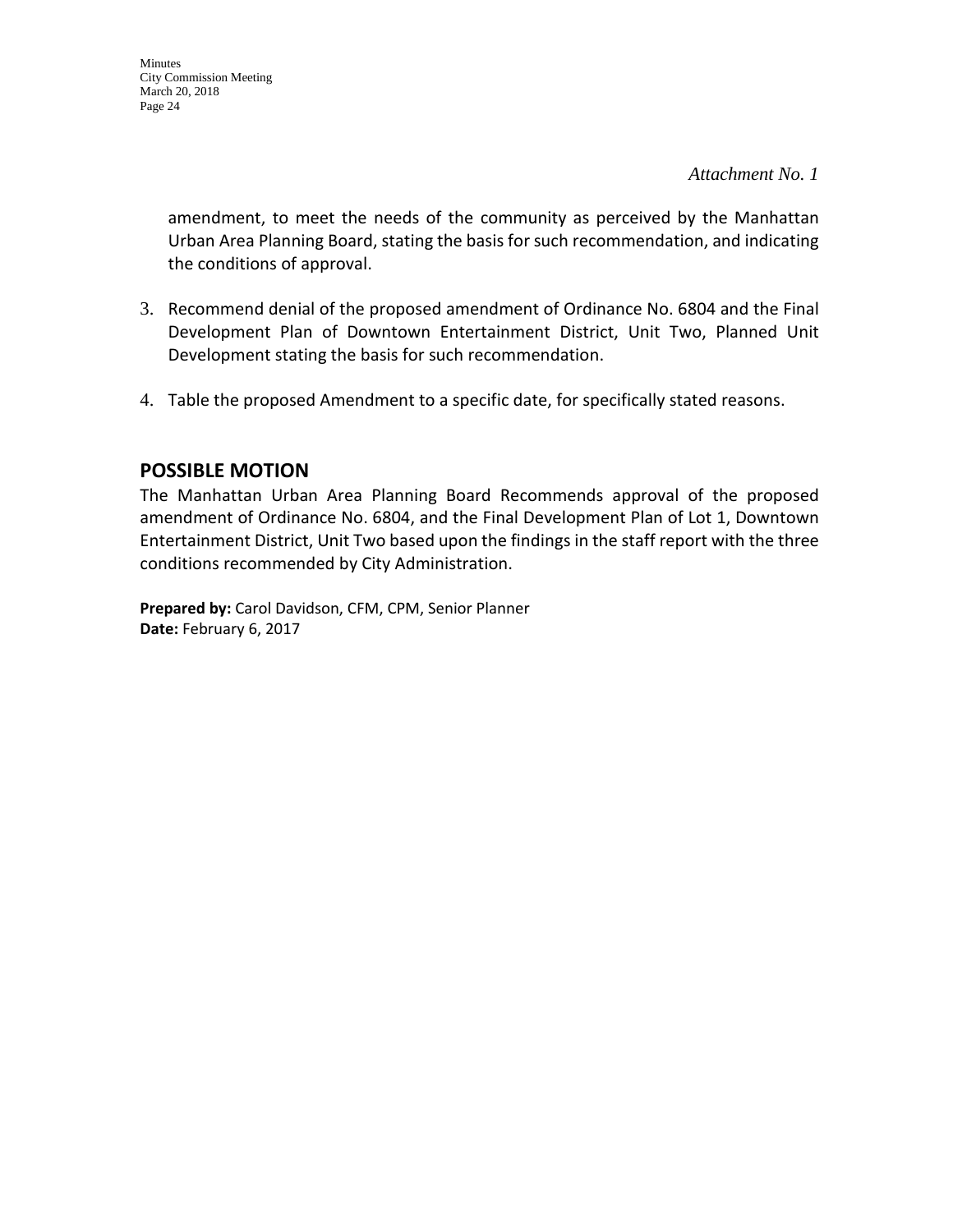# **Staff Report**

Community Development

# **REZONING AMENDMENT**

| To:                                       | Manhattan Urban Area Planning Board                                                                                                                                                                |
|-------------------------------------------|----------------------------------------------------------------------------------------------------------------------------------------------------------------------------------------------------|
| From:                                     | Carol Davidson, CFM, CPM, Senior Planner                                                                                                                                                           |
| <b>Hearing Date:</b>                      | December 18, 2017                                                                                                                                                                                  |
| Re:                                       | Rezoning of 8.54 acres, the River Tract, of the<br>Heritage Square North, Unit Two plat from<br>Pottawatomie County CH, Highway Commercial<br>District to C-5, Highway Service Commercial District |
| Applicant:                                | Heritage Capital Investors, LLC                                                                                                                                                                    |
| <b>Property Owner:</b>                    | Heritage Capital Investors, LLC                                                                                                                                                                    |
| <b>Property Address:</b>                  | River Tract, Heritage Square North, Unit Two; located<br>at US 24 and South Port                                                                                                                   |
| <b>Total Area:</b>                        | 8.54 acres                                                                                                                                                                                         |
| Date of Neighborhood Meeting:             | Not Applicable                                                                                                                                                                                     |
| <b>Date of Public Notice Publication:</b> | November 27, 2017                                                                                                                                                                                  |
| <b>Date of City Commission:</b>           | <b>TBD</b>                                                                                                                                                                                         |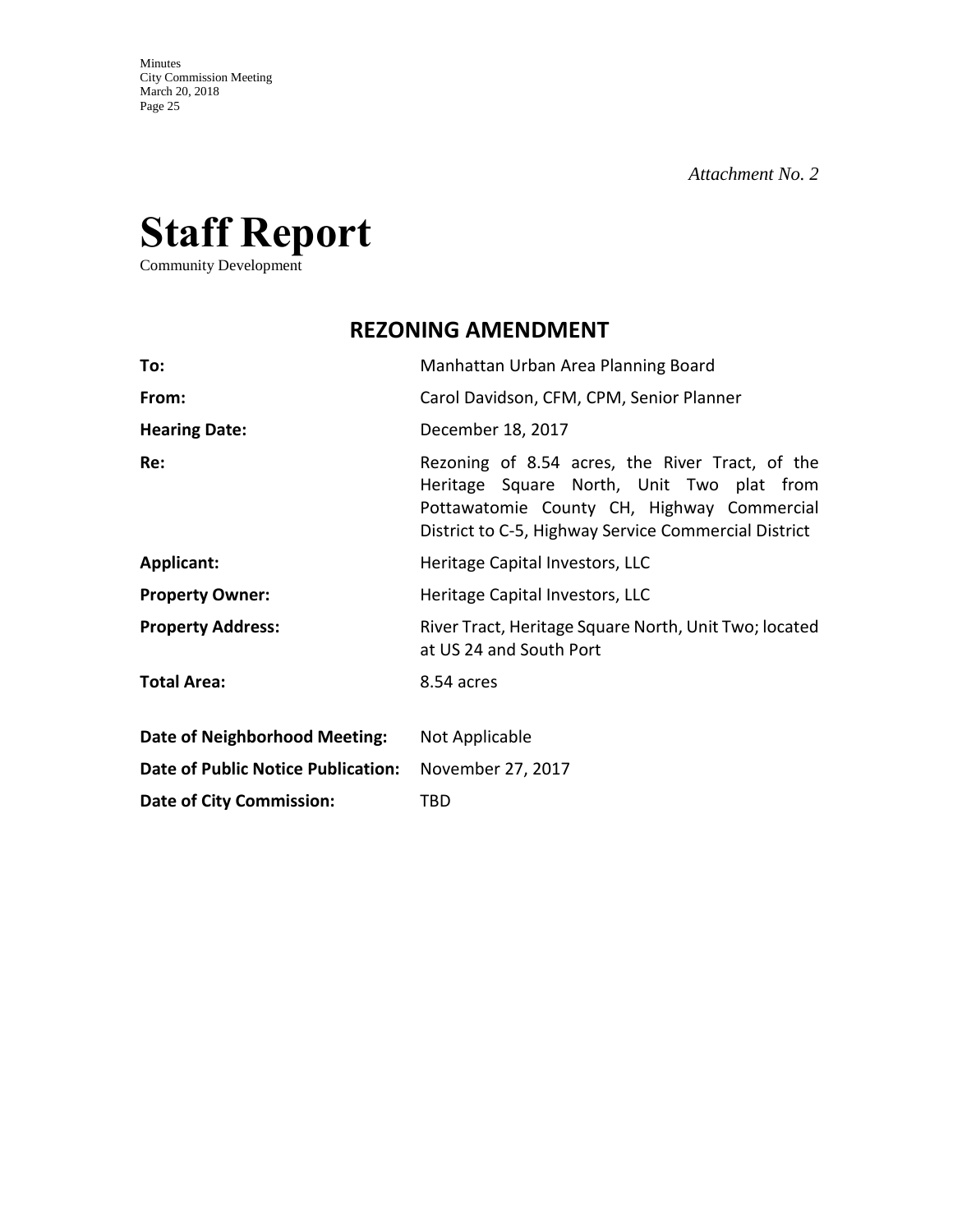#### *Attachment No. 2*



# **BACKGROUND**

In February of 2007, Ordinance No. 6606 annexed the land commonly referred to as Heritage Square North (subject site) and Heritage Square South and the adjacent U.S. Highway 24 right-of-way into the City of Manhattan. And in November of 2016, Ordinance No. 7257 rezoned Heritage Square North to C-5, Highway Service Commercial District. However, following the rezoning and subdivision of the land, an error was discovered with the annexation and rezone of Heritage Square North. It was discovered that the River Tract (as shown on the Heritage Square, Unit Two Final Plat) was left out of the legal description; and therefore, was not annexed or rezoned. To correct this error, the applicant is here before the Planning Board to annex (see accompanying annexation report) and rezone the River Tract to C-5, Highway Service Commercial District.

When the original rezoning and subdivision request for this property was presented to the Planning Board in 2016, this tract was meant to be included. The error was discovered after the rezoning was approved. Staff did require a pre-meeting and a neighborhood meeting in 2016; however, for this particular request, staff did not require a pre-meeting or a neighborhood meeting. Staff felt it was not necessary and the neighborhood meeting might confuse the public. Nevertheless, legal notification was required and performed for this project.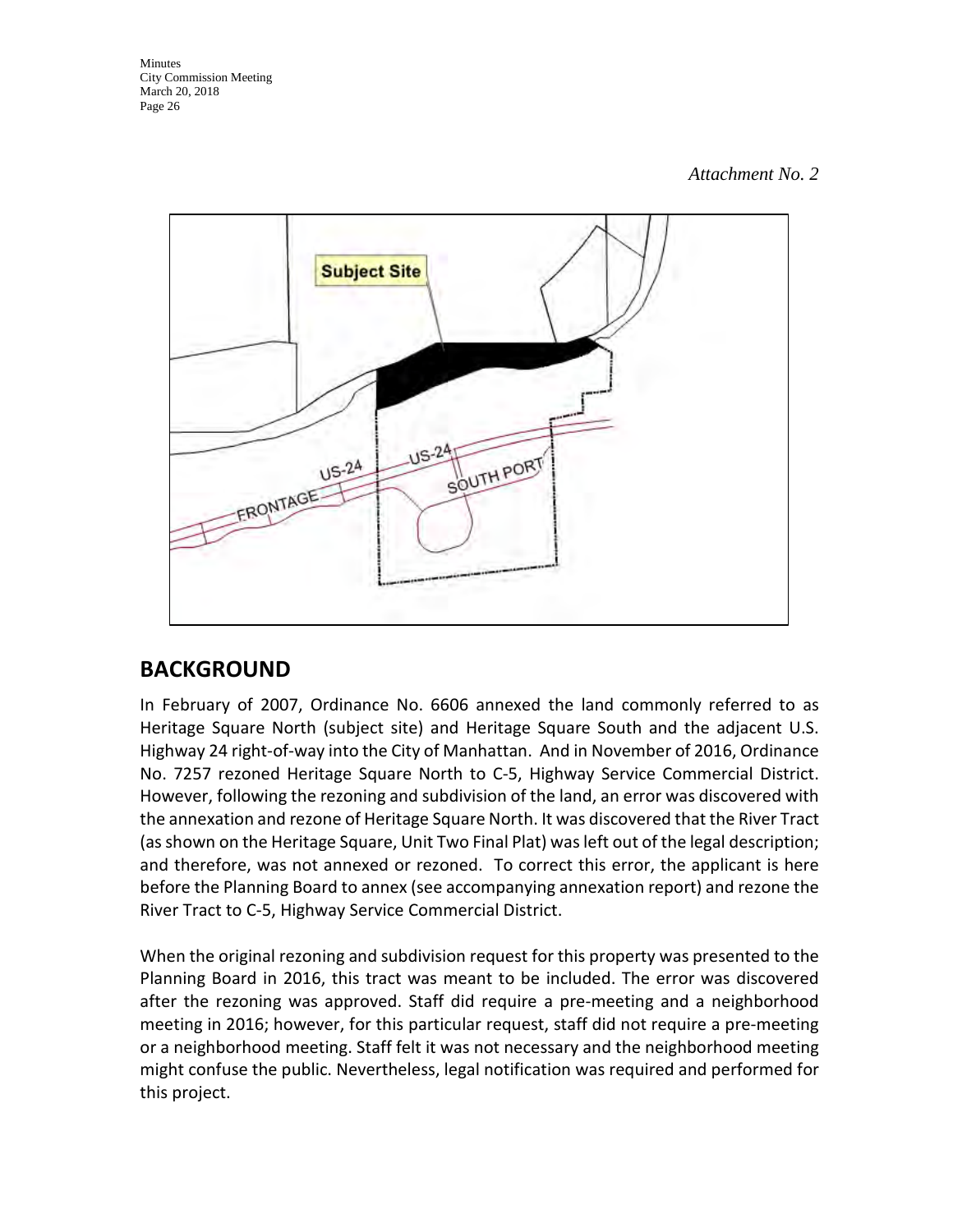# **REVIEW OF MATTERS TO BE CONSIDERED AND STAFF FINDINGS**

The following items will help to determine if the specific property is suitable for the rezoning request. (These are the 13 matters to consider when rezoning as found in Article 15-403 (A)).

# **7. Existing Use of Property**

Vacant ground and riverine portions.

#### **Staff Finding**

The property is vacant; therefore, there is no use on these existing properties.

#### **8. Physical and Environmental Characteristics of the Property**

The subject site includes a steep bank adjacent to the Big Blue River and includes portions of the Big Blue River. Improvements on the stream bank have been done in the past to reduce erosion and stabilize the bank on the subject site.

The entire River Tract is currently located in the FEMA mapped Floodway and 1% Annual Chance Floodplain (100-year floodplain). If development were to occur on this tract, it would be required to meet all floodplain regulations.

#### **Staff Finding**

The property is within a floodway and would require floodplain measures with any type of development.

#### **9. Surrounding Zoning and Land Uses of Nearby Properties**

- **NORTH:** Big Blue River on private property, City of Manhattan raw water well field and row-crop agriculture land; Riley County General Agriculture District.
- **SOUTH:** Vacant land within the C-5, Highway Service Commercial District.
- **EAST:** A variety of highway service and retail commercial properties on individual properties in rural Pottawatomie County and single-family and two-family residential neighborhoods off of Excel Road; Pottawatomie County CH District, Pottawatomie County R-1, Single-Family Residential District and Pottawatomie County R-2, Two-Family Residential District.
- **WEST:** A variety of highway service, retail commercial and industrial properties on individual properties in rural Pottawatomie County; Pottawatomie County CH District.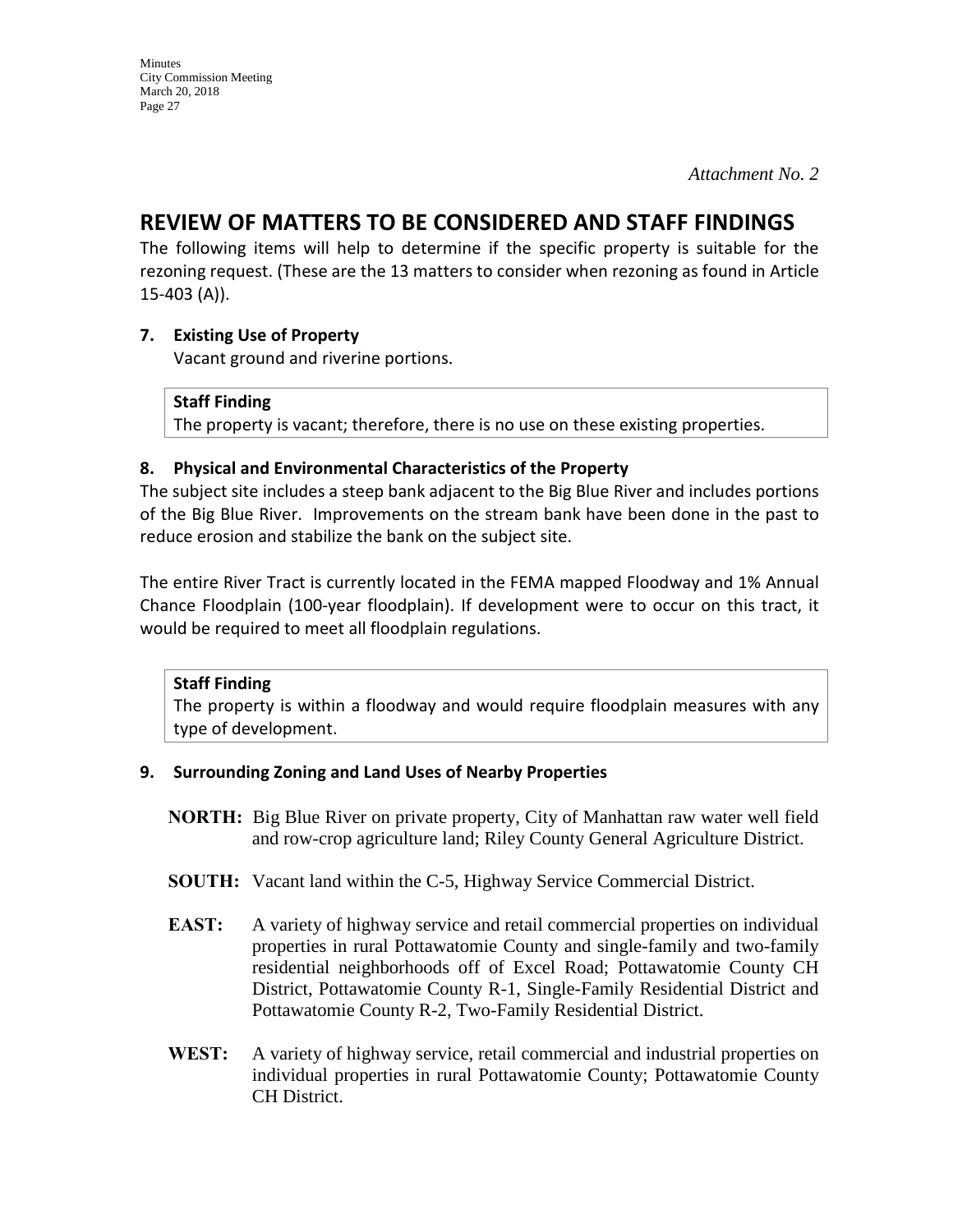#### **Staff Finding**

The surrounding zoning is composed of Commercial (City and County), and Residential (County) and the existing surrounding land uses are commercial, industrial, residential, and vacant land.

# **10. The Suitability of the Property for Land Uses to which it is Restricted Under Current Zoning**

The subject site is in the process of being annexed into the City but carries a Pottawatomie County Zoning District at this time. If the annexation goes through, the site would not be able to be developed with a County Zoning District designation.

A restrictive covenant was submitted by the applicant at the time of the original annexation of Heritage Square North and agreed upon by the City Commission that before the property could be subdivided or built upon, the subject site would need to be rezoned. This rezoning request will fulfill the restrictive covenant that requires the entire property to be rezoned before development can begin.

#### **Staff Findings**

The subject site is not suitable for development within the City of Manhattan with the current Pottawatomie County Zoning designation.

#### **11. The Character of the Neighborhood**

The surrounding area is the commercial corridor along U.S. Highway 24. The uses range from older highway service commercial uses, such as new and used car dealerships and mechanics, to new highway service and retail uses along the corridor, especially in the Heritage Square South PUD. There is a small portion of the neighborhood, to the east, that includes residential lots and uses.

#### **Staff Findings**

The character of the neighborhood is a commercial corridor with a small amount of residential properties located to the north of the commercial properties.

# **12. The Compatibility of the Proposed Zoning District with Nearby Properties and the Extent to which it may Detrimentally Affect Those Properties**

The proposed rezoning of the subject site will be compatible with surrounding properties and should have minimal detrimental effects on those properties. The surrounding property within the City is already zoned C-5, Highway Service Commercial District. The majority of the surrounding property within Pottawatomie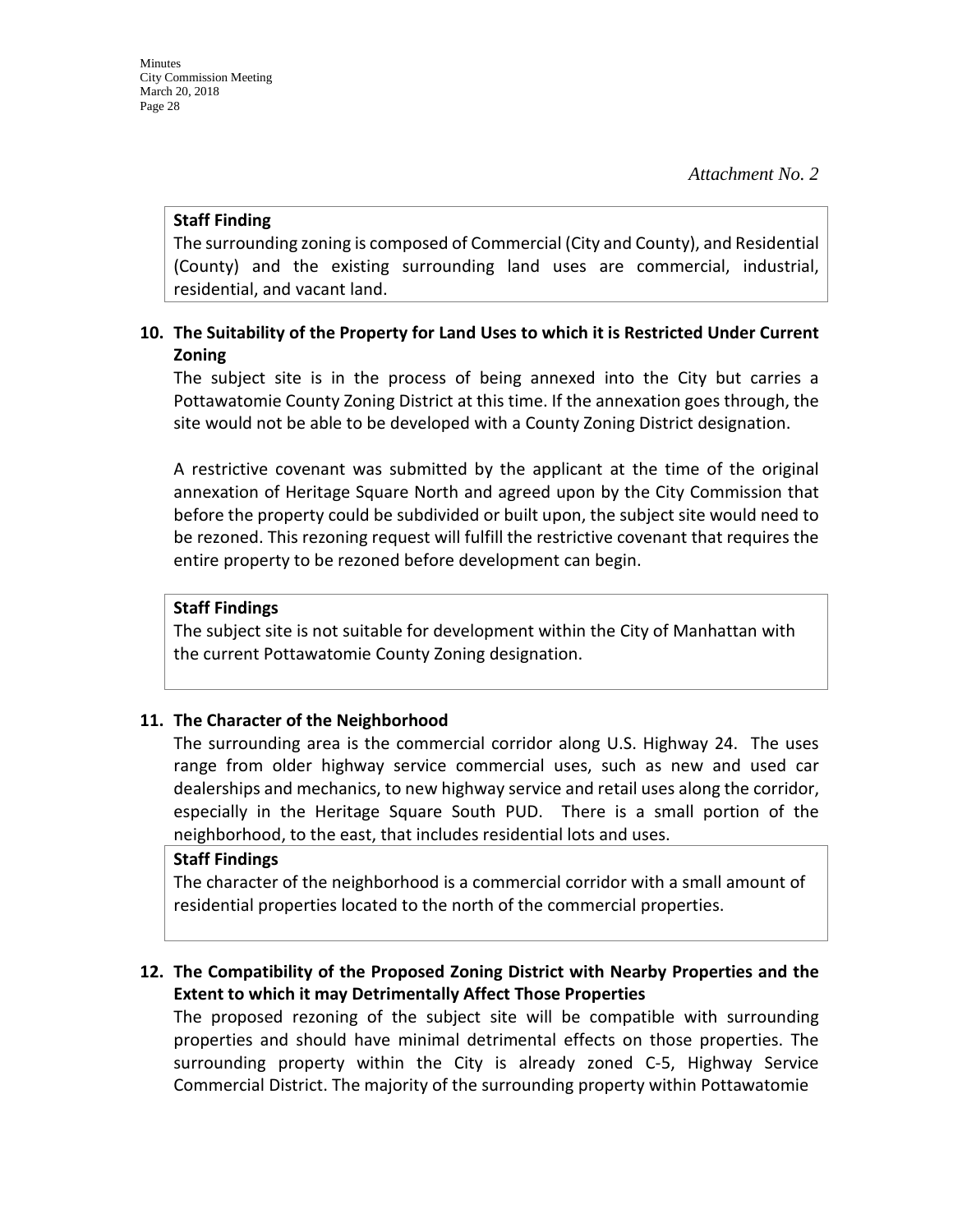County are zoned CH, Commercial Highway which is a compatible use with the C-5 City zone. The residential properties within Pottawatomie County are separated from this site by a small creek which creates a natural barrier making any detrimental effects nominal.

#### **Staff Findings**

The proposed rezoning is compatible and will not have any detrimental effects on nearby properties.

#### **14. Conformance of the requested change to the adopted Comprehensive Plan**

Heritage Square North is shown on the Future Land Use map in the Northeast Planning Area of the 2035 Manhattan Area Comprehensive Plan as Community Commercial (CC). Policies of the CC category are below:

#### CC-1: Characteristics

Community Commercial Centers provide a mix of retail and commercial services in a concentrated and unified setting that serves the broader community and may also provide a limited draw for the surrounding region. These centers are typically anchored by a larger national chain, between 120,000 and 250,000 square feet, which may provide sales of a variety of general merchandise, grocery, apparel, appliances, hardware, lumber, and other household goods. Centers may also be anchored by smaller uses, such as a grocery store, and may include a variety of smaller, complementary uses, such as restaurants, specialty stores (such as books, furniture, computers, audio, office supplies, or clothing stores), professional offices and health services. The concentrated, unified design of a Community Commercial Center allows it to meet a variety of community needs in a "one-stop shop" setting, minimizing the need for multiple vehicle trips to various commercial areas around the community. Although single use highway-oriented commercial activities will continue to occur in some areas, this pattern of development is generally not encouraged.

#### CC-2: Location

Community Commercial Centers should be located at the intersection of one or more major arterial streets in commercial nodes; rather than being developed in linear, "strip" configurations along major street corridors. They may be located adjacent to urban residential neighborhoods and may occur along major highway corridors as existing uses become obsolete and are phased out and redeveloped over time. Large footprint retail buildings (often known as "big-box" stores) are permitted only in areas of the City where adequate access and services can be provided. CC-3: Size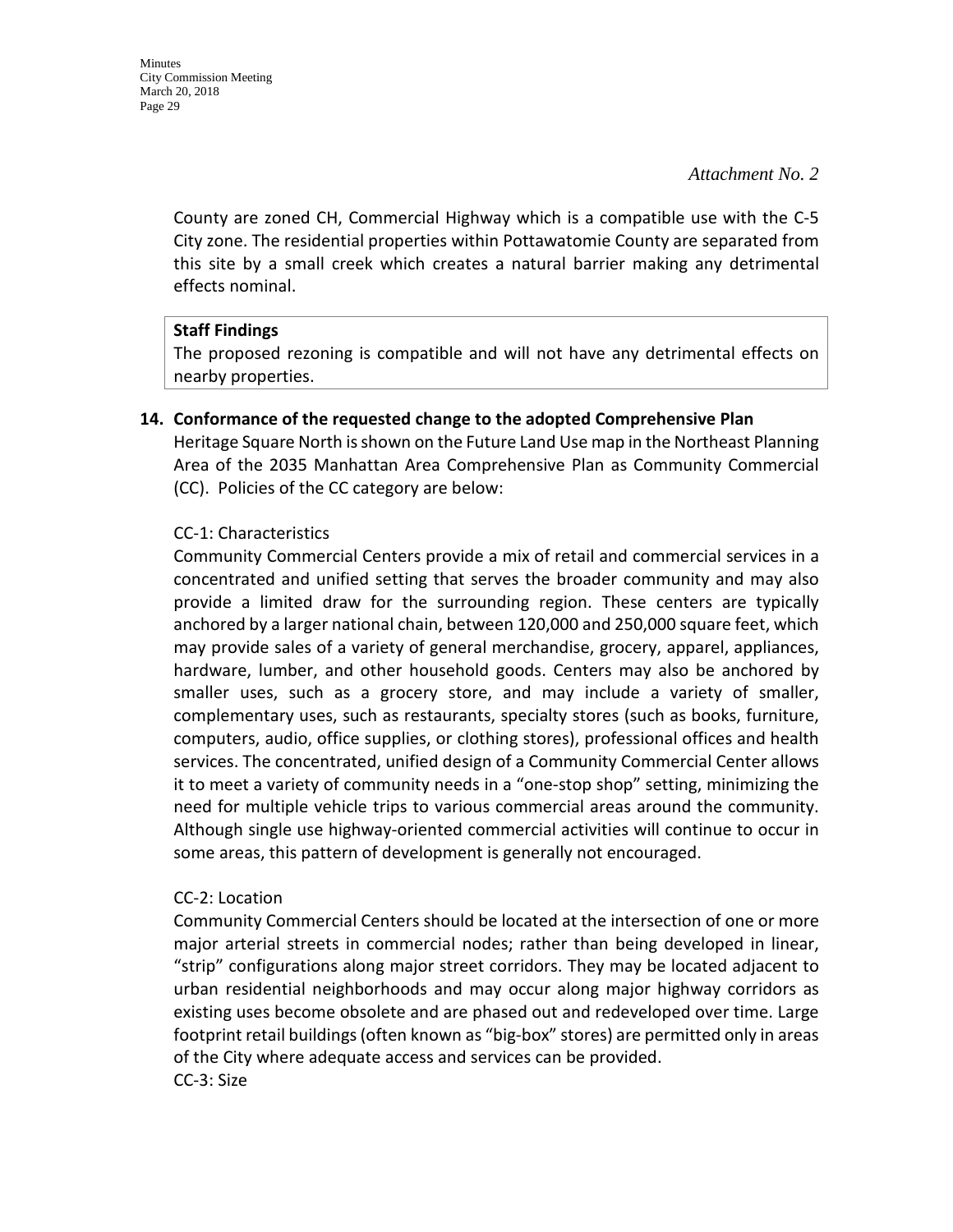Typically require a site of between 10 and 30 acres.

## CC-4: Unified Site Design

Establish a unified site layout—landscaping, signage, pedestrian, and vehicular circulation—for the center to guide current and future phases of development. Site design features should be used to create visual interest and establish a more pedestrian-oriented scale for the center and between out lots.

# CC-5: Building Design and Character

Require Community Commercial Centers to meet a basic level of architectural detailing, compatibility of scale with surrounding areas, pedestrian and bicycle access, and mitigation of negative visual impacts such as large building walls, parking areas, and service and loading areas. While these requirements apply to all community commercial development, they are particularly important to consider for larger footprint retail buildings, or "big-box" stores. A basic level of architectural detailing shall include, but not be limited to, the following:

- Façade and exterior wall plane projections or recesses;
- Arcades, display windows, entry areas, awnings, or other features along facades facing public streets;
- Building facades with a variety of detail (materials, colors, and patterns); and
- High quality building materials.

# CC-6: Organization of Uses

Concentrate Community Commercial services within planned activity centers, or commercial nodes, throughout the community. Cluster complementary uses within walking distance of each other to facilitate efficient, "one-stop shopping", and minimize the need to drive between multiple areas of the center. Large footprint retail buildings, or "big-box" stores should be incorporated as part of an activity center or node along with complementary uses, such as high density residential, where feasible. Linear development patterns, particularly when parcels provide a single use and are developed independently, can require multiple access points and lead to disruption of traffic flow on adjacent streets. Although lot sizes and/or configurations in some areas may warrant the use of a more linear development pattern, it is generally discouraged.

# CC-7: Circulation and Access

Provide clear, direct pedestrian connections through parking areas to building entrances, to surrounding neighborhoods and streets, and transit stops. Integrate main entrances or driveways with the surrounding street network to provide clear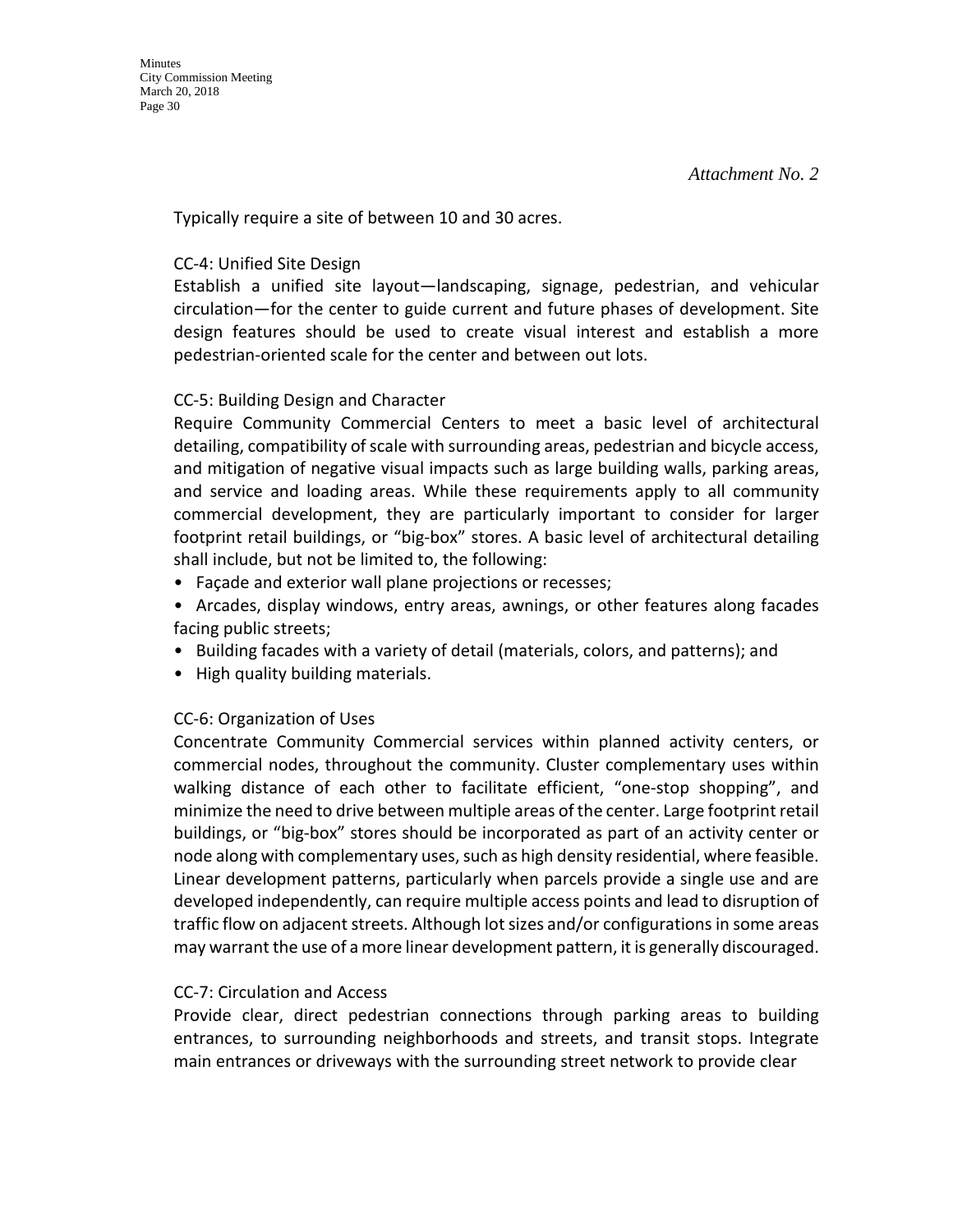connections between uses for vehicles, pedestrians, and bicycles. Provide a limited number of vehicle access points to minimize impacts on surrounding uses and maintain an efficient traffic flow to and from the site.

#### CC-8: In fill and Redevelopment / Adaptive Reuse

Encourage the revitalization and/or redevelopment of underutilized Community Commercial areas over time to take advantage of existing infrastructure and promote the efficient use of available land. Support opportunities to repurpose large surface parking lots typical of Community Commercial areas by incorporating additional pad sites for office or commercial uses or high density residential along the street edge. Support the adaptive reuse of existing buildings in older strip commercial centers on smaller lots where infill and redevelopment is less viable.

The Future Land Use Map is consistent with the C-5 zoning district. The Comprehensive Plan Land Use Policies are also consistent with this proposed C-5 zoning district, except for the size; however, this tract of land is part of a larger 32.51 acre site. The proposed rezoning conforms to the Comprehensive Plan.

#### **Staff Findings**

The proposed rezoning conforms to both the Future Land Use Map and the Land Use Policies of the Comprehensive Plan.

#### **15. Zoning History and Length of Time Vacant as Zoned**

| June 29, 2006:   | City of Manhattan receives requests for island annexation of the<br>proposed Heritage Square North and Heritage Square South tracts<br>from Roger Schultz and Rob Eichman.                                                                           |
|------------------|------------------------------------------------------------------------------------------------------------------------------------------------------------------------------------------------------------------------------------------------------|
| July 11, 2006:   | City Commission approves Resolution Nos. 071106-H $\&$ I,<br>requesting the Board of Pottawatomie County Commissioners to<br>make positive findings regarding the requested island annexation of<br>Heritage Square North and Heritage Square South. |
| July 27, 2006:   | Board of Pottawatomie County Commissioners makes positive<br>findings regarding the island annexations of Heritage Square North<br>and Heritage Square South.                                                                                        |
| August 15, 2006: | City Commission approves first reading of ordinances annexing<br>Heritage Square North and Heritage Square South; and, approves<br>Resolution No. 081506-A, requesting the Board of Pottawatomie                                                     |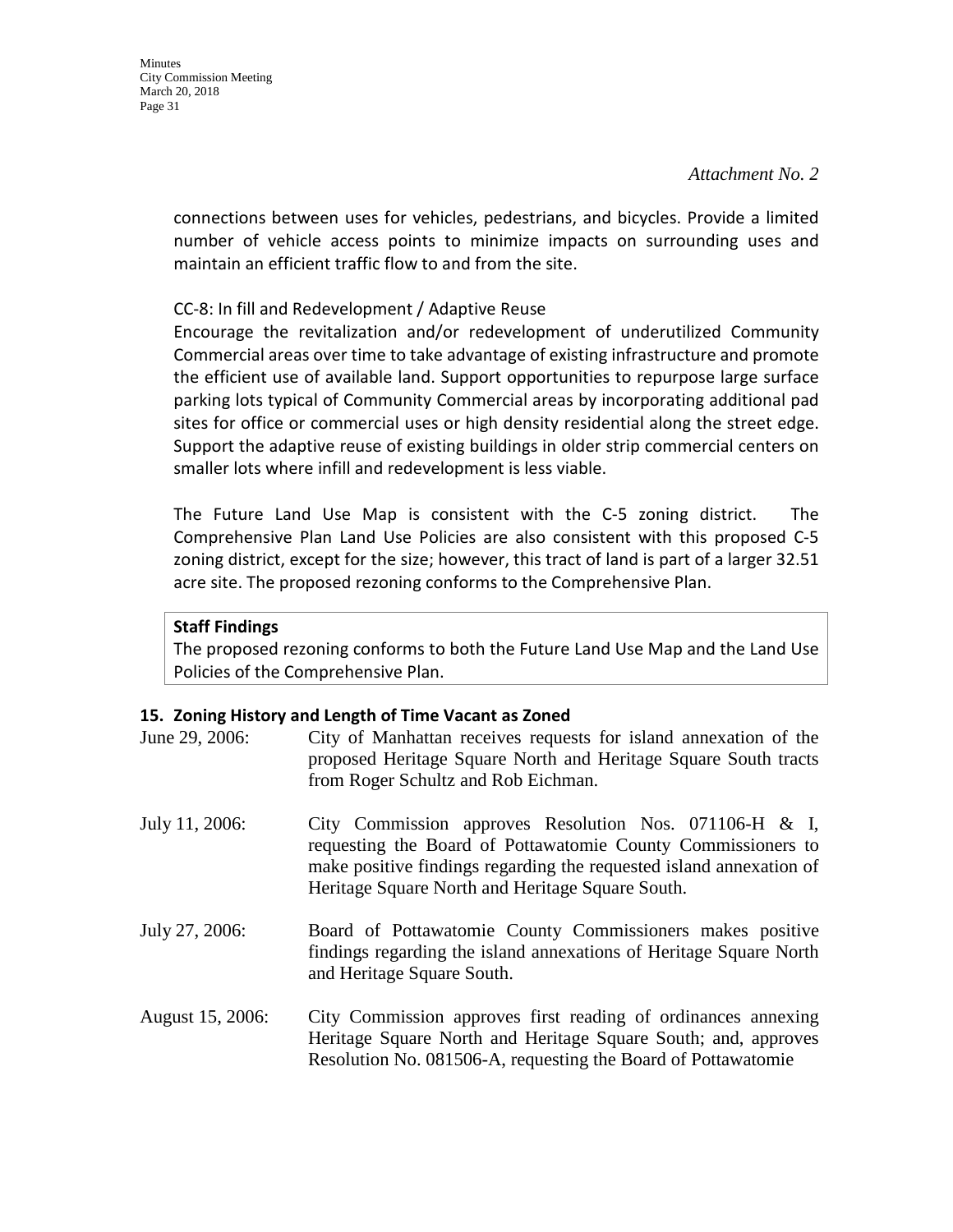County Commissioners to make positive findings regarding the island annexation of that portion of the US 24 Right-of-way that adjoins Heritage Square.

- August 18, 2006: City of Manhattan receives Consent to Annexation from the Kansas Department of Transportation for that portion of the US Highway 24 right-of-way that adjoins Heritage Square South, consisting of 6.791 acres.
- August 21, 2006: Board of Pottawatomie County Commissioners makes positive findings regarding the island annexation of that portion of the US Highway 24 right-of-way that adjoins Heritage Square South.
- October 16, 2006; Manhattan Urban Area Planning Board holds public hearing and recommends approval (7-0), of the rezoning the proposed Heritage Square South and the adjoining US Highway 24 right-of-way from County - CH, Highway & Commercial Corridor District, to PUD, Commercial Planned Unit Development District.
- November 7, 2006 City Commission approved first reading of an ordinance annexing the 6.8 acre portion of the US Highway 24 right of way that adjoins the Heritage Square South development; and, approved first reading of an ordinance rezoning the proposed Heritage Square South development and the adjoining portion of US Highway 24 right-ofway, to PUD, Planned Unit Development District.
- February 6, 2007 City Commission approves Ordinance No. 6606 annexing proposed Heritage Square North, proposed Heritage Square South and the 6.8 acre portion of the US Highway 24 right of way that adjoins Heritage Square South; and, approved Ordinance No.6607 rezoning the Heritage Square South and the adjoining portion of US Highway 24 right-of-way, to PUD, Commercial Planned Unit Development District.
- October 3, 2016 Manhattan Urban Area Planning Board recommends approval of the proposed rezoning of Heritage Square North from Pottawatomie County CH, Highway Commercial District, to C-5, Highway Service Commercial District; and, approved the Preliminary Plat for Heritage Square North with six (6) conditions of approval.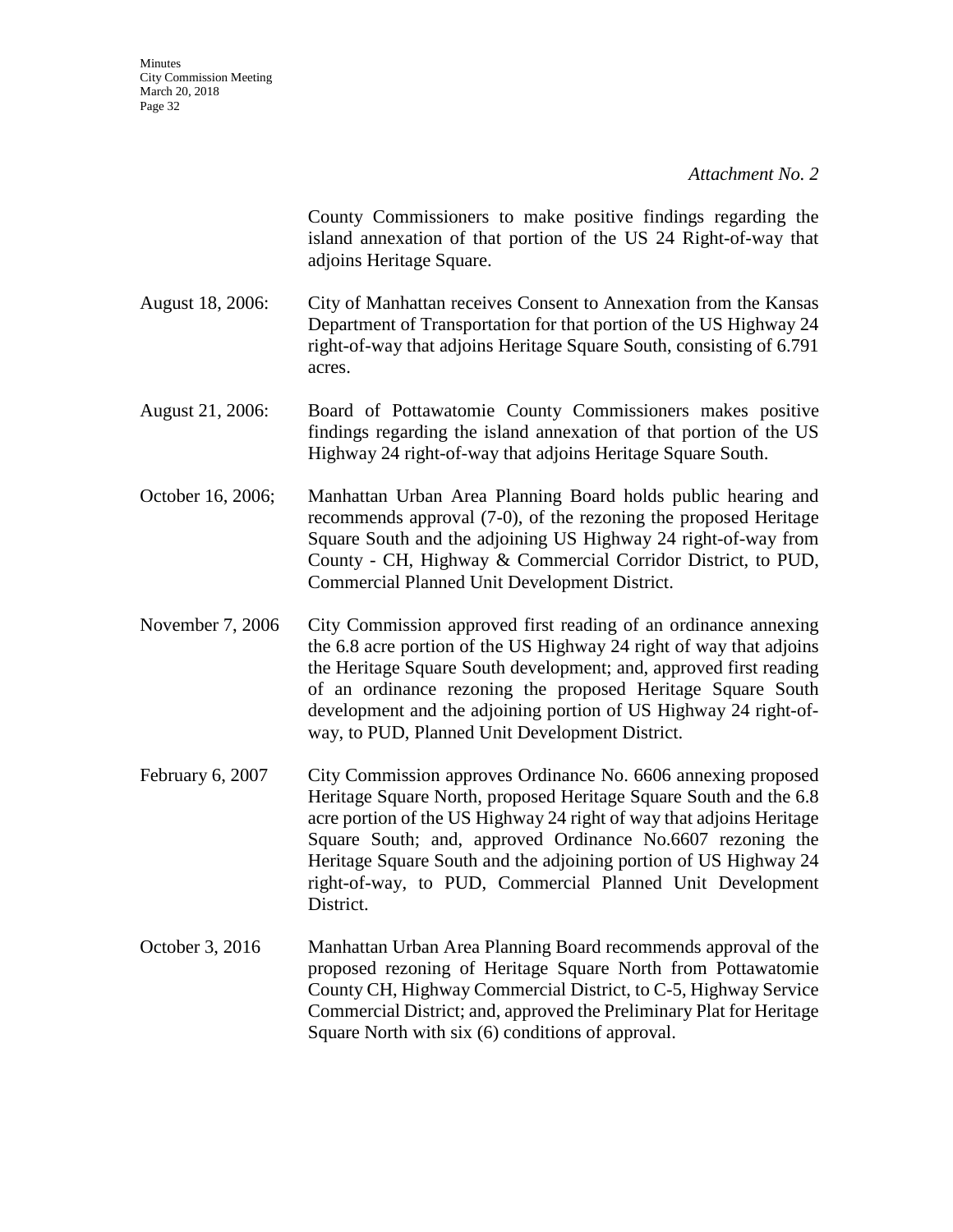#### *Attachment No. 2*

- October 18, 2016 City Commission approves first reading of an ordinance rezoning Heritage Square North, a 32.5 acre tract from Pottawatomie County CH, Highway Commercial District, to C-5, Highway Service Commercial District.
- November 1, 2016 City Commission approves Ordinance No. 7257 rezoning Heritage Square North, a 32.5 acre tract from Pottawatomie County CH, Highway Commercial District, to C-5, Highway Service Commercial District.
- January 19, 2017 Manhattan Urban Area Planning Board approves the Final Plat of Heritage Square North, based on conformance with the Manhattan Urban Area Subdivision Regulations.
- February 7, 2017 City Commission accepts the easements and rights-of-way as shown on the Final Plat of Heritage Square North.

March 20, 2017 Manhattan Urban Area Planning Board approves to set aside the Heritage Square North, approved by the Manhattan Urban Area Planning Board on approved on January 19, 2017, and recommends that the revised the Final Plat of the Heritage Square North, Unit Two be approved, based on conformance with the Manhattan Urban Area Subdivision Regulations.

April 4, 2017 City Commission accepts the easements and rights-of-way as shown on the Final Plat of Heritage Square North, Unit Two.

#### **Staff Findings**

The subject property has been a Pottawatomie County CH Zoning Designation but has been and remains vacant as it is now.

#### **16. Whether the Proposed District would be Consistent with the Intent and Purpose of the Zoning Ordinance**

The intent and purpose of the Zoning Regulations is to protect the public health, safety, and general welfare; regulate the use of land and buildings within zoning districts to assure compatibility; and to protect property values.

The C-5, Highway Service Commercial District (regulations attached) is designed to provide for businesses offering accommodations, supplies, or services to motorists,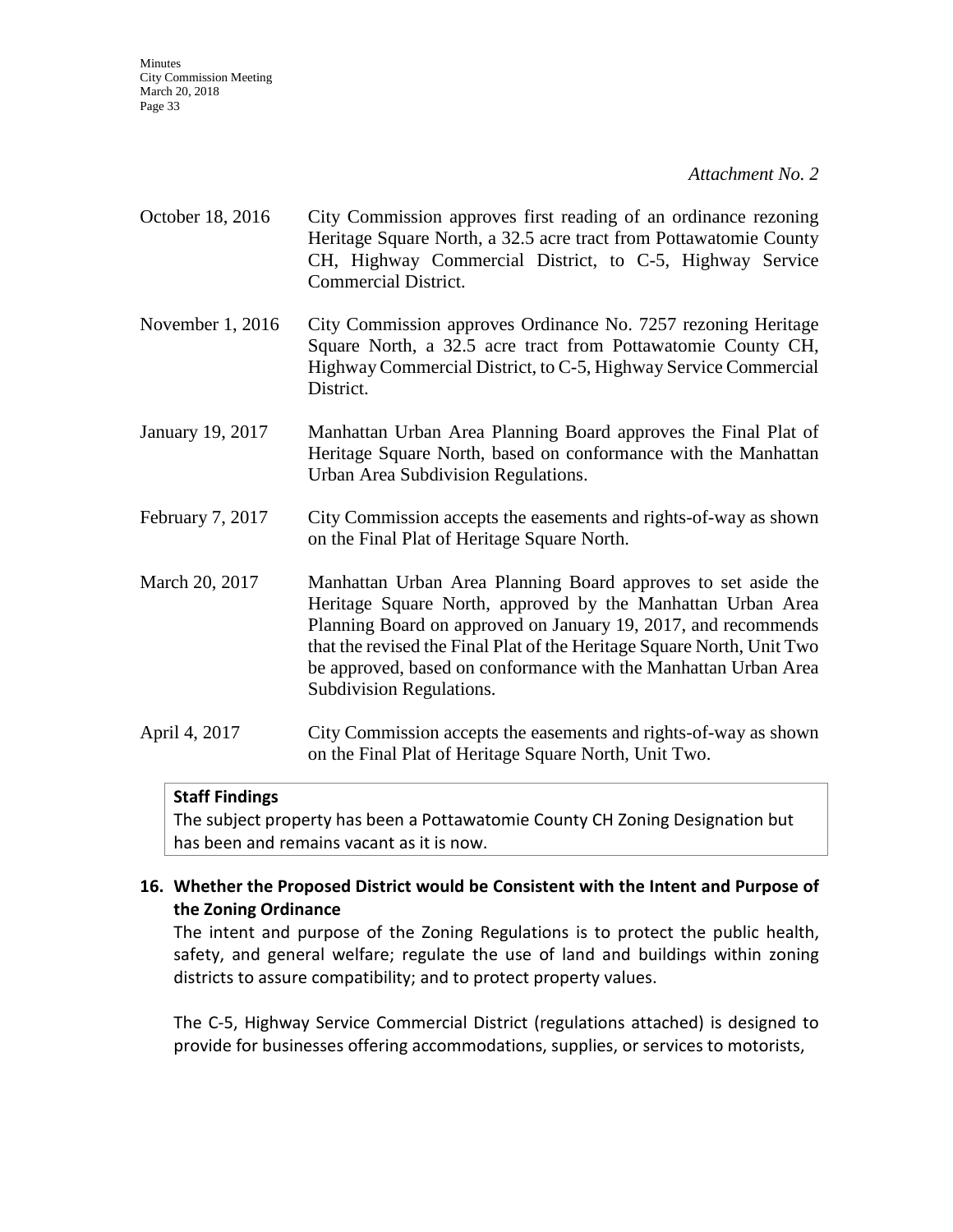and for certain specialized activities which may require access to major streets and highways. Since this tract is located entirely within a floodway, any development will be required to meet the Development Standards found in Article 10, Part 2 (Floodplain Regulations) of the Manhattan Zoning Regulations. In effect, any change to this land, including fill will need to go through a permitting process to ensure there will be no adverse effects to the floodway or floodplain.

The proposed rezoning will establish a City Zoning District that is similar in use and development standards to the adjacent properties along the U.S. Highway 24 Corridor. This district will protect the public health, safety, and general welfare; is generally compatible, and staff did not receive any evidence as to the impact of the proposed rezoning on the property values. The proposal is consistent with the intent of the C-5 District regulations.

#### **Staff Findings**

The proposed zoning district is consistent with the intent and purpose of the zoning ordinance.

# **17. Relative Gain to the Public Health, Safety and Welfare that Denial of the Request Would Accomplish, Compared with the Hardship Imposed upon the Applicant that would result from Denial**

There does not appear to be an adverse impact on the public health, safety and general welfare as a result of the rezoning. The proposed rezoning will allow uses and a development pattern that is consistent to the existing uses in the area. However, as mentioned above, any development will be required to adhere to the Floodplain regulations found in Article 10 of the Zoning Regulations. This proposed rezoning will honor the owner's right to use this property, as it would not be allowed to be developed upon with a county zoning designation.

#### **Staff Findings**

There would be no relative gain to the public if this request is denied, and the owner would be denied use of their property if the request is denied due to the current zoning designation being part of the City.

# **18. Whether Adequate Sewer and Water Facilities, Streets and other Needed Public Services Exist, or can be Provided, to Serve the Uses that would be Permitted by the Proposed Zoning District**

Adequate public facilities and services are available to serve the site. Intersection improvements and improvements to the public utilities are being completed to provide adequate services to the commercial development. Sewer and water are available to the buildable lots within the subdivision.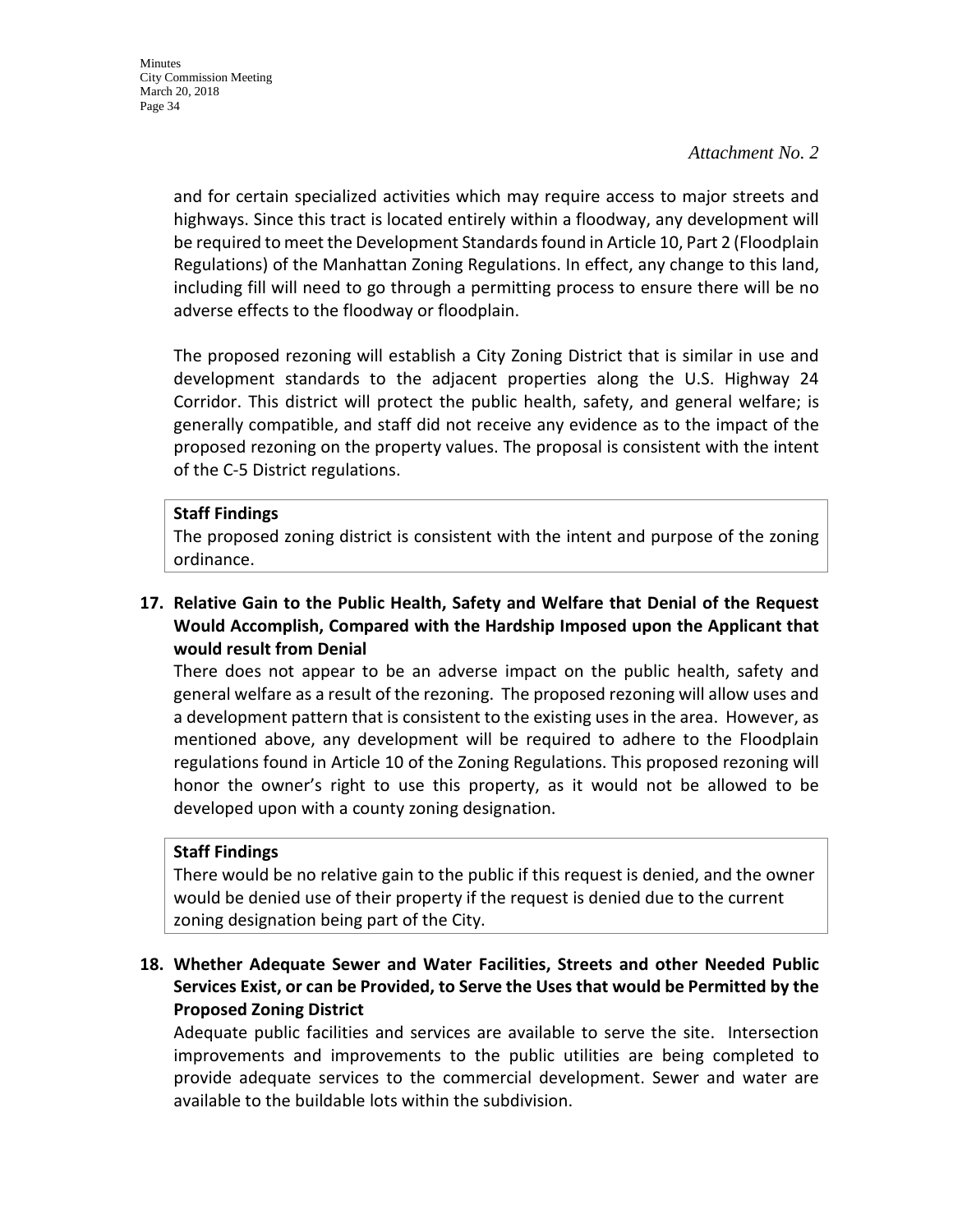#### **Staff Findings**

Adequate sewer and water facilities, streets and other needed public services currently exist to serve all permitted uses of the proposed zoning district.

#### **19. Other Applicable Factors**

There are no other applicable factors.

#### **20. Staff Recommendation**

For this rezoning request, staff finds the property is suited for the proposed C-5 District based on several factors. First of all, the Heritage Square North subdivision has applied and was approved to be rezoned to the C-5 zoning designation. In addition, the surrounding neighborhood along the US 24 corridor is zoned a compatible County zoning designation. This proposed district is compatible with nearby properties and the character of the neighborhood, and should not have any detrimental effects. And furthermore, it is compatible with the Future Land Use map and land use policies of the Comprehensive Plan. And finally, staff finds that this proposed zoning district is consistent with the intent and purpose of the Zoning Ordinance.

# **Staff's Conclusion**

Based on the findings found in this Staff Report, City Administration recommends approval of the proposed rezoning of the River Tract of the Heritage Square North, Unit Two plat from HC, Highway Commercial (Pottawatomie County) to C-5, Highway Service Commercial District.

# **ALTERNATIVES**

- 1. Recommend approval of the proposed rezoning of the River Tract of the Heritage Square North, Unit Two plat from Pottawatomie County HC, Highway Commercial to C-5, Highway Service Commercial District based upon the findings in the staff report. (If your approval is also based upon evidence presented at the hearing, or other evidence, that should be state as part of your vote.)
- 2. Recommend denial of the proposed rezoning, stating the specific reasons for denial based upon the factors set forth herein.
- 3. Table the proposed rezoning to a specific date, for specifically stated reasons.